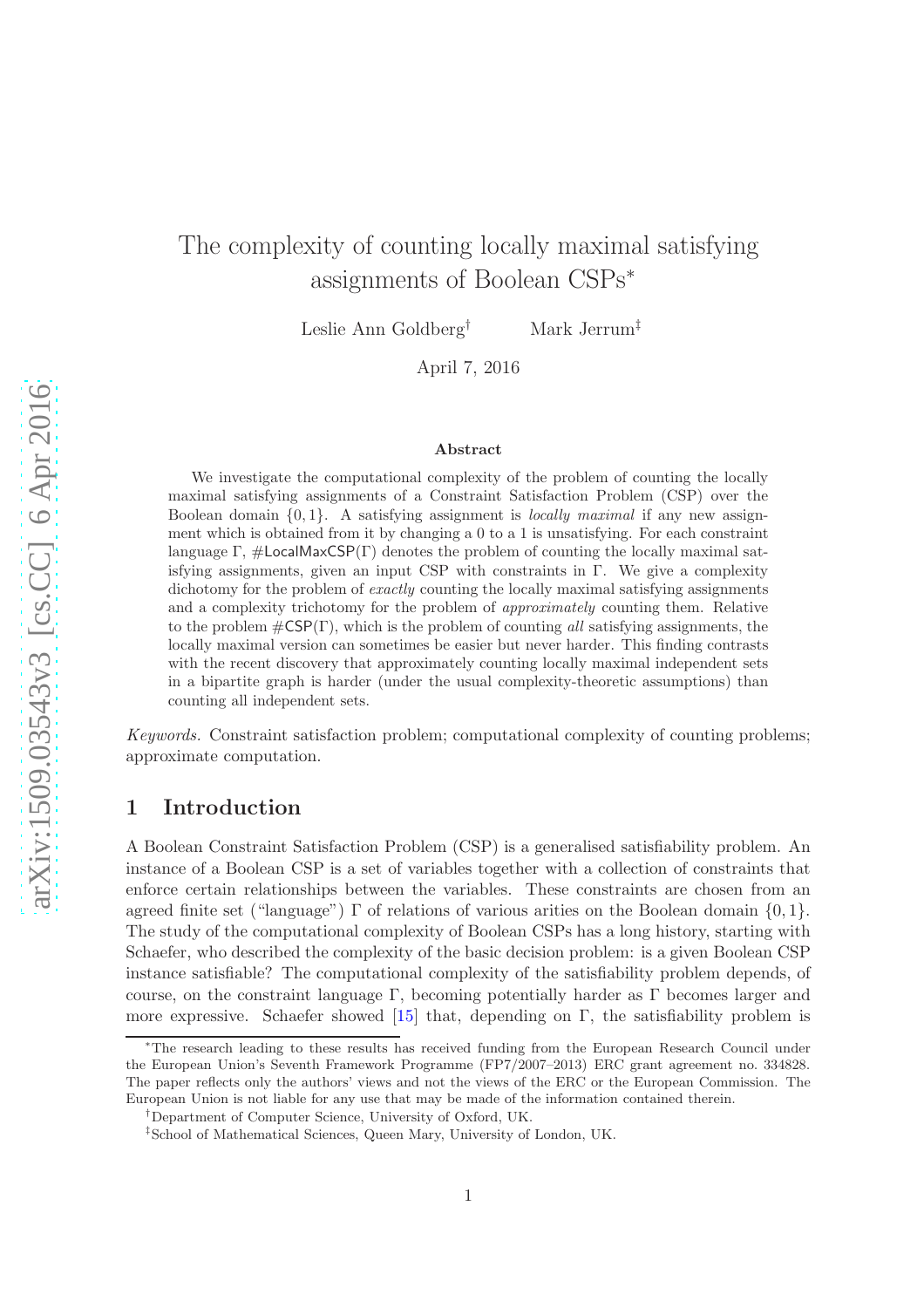either polynomial-time solvable or NP-complete, and he provided a precise characterisation of this dichotomy.

The problem  $\#\textsf{CSP}(\Gamma)$  is the problem of determining the number of satisfying assignments of a CSP instance with constraint language Γ. A dichotomy for this counting problem was given by Creignou and Hermann [\[1\]](#page-16-0).

<span id="page-1-0"></span>**Theorem 1.** (Creignou, Hermann [\[1\]](#page-16-0)) Let  $\Gamma$  be a constraint language with domain  $\{0, 1\}$ . The problem  $\#\text{CSP}(\Gamma)$  is in FP if every relation in  $\Gamma$  is affine. Otherwise,  $\#\text{CSP}(\Gamma)$  is  $\#\text{P-}$ complete.

A relation is affine if it is expressible as the set of solutions to a system of linear equations over the two-element field  $\mathbb{F}_2$ . The constraint language  $\Gamma$  is said to be affine if and only if every constraint in  $\Gamma$  is affine. Thus, Theorem [1](#page-1-0) shows (assuming  $\mathsf{FP} \neq \#P$ ) that  $\#\mathsf{CSP}(\Gamma)$ is tractable if and only if the set of satisfying assignments can be expressed as the set of solutions to a system of linear equations.

Since most constraint languages Γ lead to intractable counting problems, it is natural to consider the complexity of approximately counting the satisfying assignments of a CSP. Dyer, Goldberg, Greenhill and Jerrum [\[7\]](#page-17-1) used approximation-preserving reductions (APreductions) between counting problems to explore the complexity of approximately computing solutions. They identified three equivalence classes of interreducible counting problems within  $\#P$ : (i) problems that have a polynomial-time approximation algorithm or "FPRAS", (ii) problems that are equivalent to  $#BIS$  under AP-reductions, and (iii) problems that are equivalent to  $\#\text{SAT}$  under AP-reductions. Here,  $\#\text{BIS}$  is the problem of counting independent sets in a bipartite graph and #SAT is the problem of counting the satisfying assignments of a Boolean formula in CNF. Dyer, Goldberg and Jerrum [\[8\]](#page-17-2) show that all Boolean counting CSPs can be classified using these classes.

<span id="page-1-1"></span>**Theorem 2.** ([\[8,](#page-17-2) Theorem 3]) Let  $\Gamma$  be a constraint language with domain  $\{0,1\}$ . If every relation in  $\Gamma$  is affine then  $\#\text{CSP}(\Gamma)$  is in FP. Otherwise if every relation in  $\Gamma$  is in  $\text{IM}_2$  then  $\#\text{CSP}(\Gamma) \equiv_{\text{AP}} \#\text{BIS}.$  Otherwise  $\#\text{CSP}(\Gamma) \equiv_{\text{AP}} \#\text{SAT}.$ 

In the statement of Theorem [2,](#page-1-1)  $\equiv_{\mathsf{AP}}$  is the equivalence relation "interreducible via approximation-preserving reductions". In order to define  $IM<sub>2</sub>$ , we must first define the binary implication relation Implies =  $\{(0, 0), (0, 1), (1, 1)\}$ . Then IM<sub>2</sub> is the set of relations that can be expressed using conjunctions of these implications, together with unary constraints. The precise definition of  $IM<sub>2</sub>$  is given in Section [2,](#page-3-0) along with precise definitions of the other concepts that appear in this introduction.

There are many other questions that one can ask about Boolean CSPs aside from deciding satisfiability and counting the satisfying assignments. Here, we study the complexity of counting and approximately counting the number of locally maximal satisfying assignments of a CSP instance. A satisfying assignment is locally maximal if any new assignment which is obtained from it by changing a single 0 to a 1 is unsatisfying. So local maximality is with respect to the set of 1's in the satisfying assignment. Also, it is with respect to local changes — changing a single 0 to a 1. Other notions of maximality are discussed in Section [4.](#page-6-0)

Goldberg, Gysel and Lapinskas  $[9]$  show (assuming that  $\#BIS$  is not equivalent to  $\#SAT$ under AP reductions) that counting locally maximal structures can be harder than counting all structures. In particular, Theorem 1 of [\[9\]](#page-17-3) shows that counting the locally maximal independent sets in a bipartite graph is equivalent to #SAT under AP-reductions. Obviously, counting all independent sets in a bipartite graph is exactly the problem  $\#BIS$ , which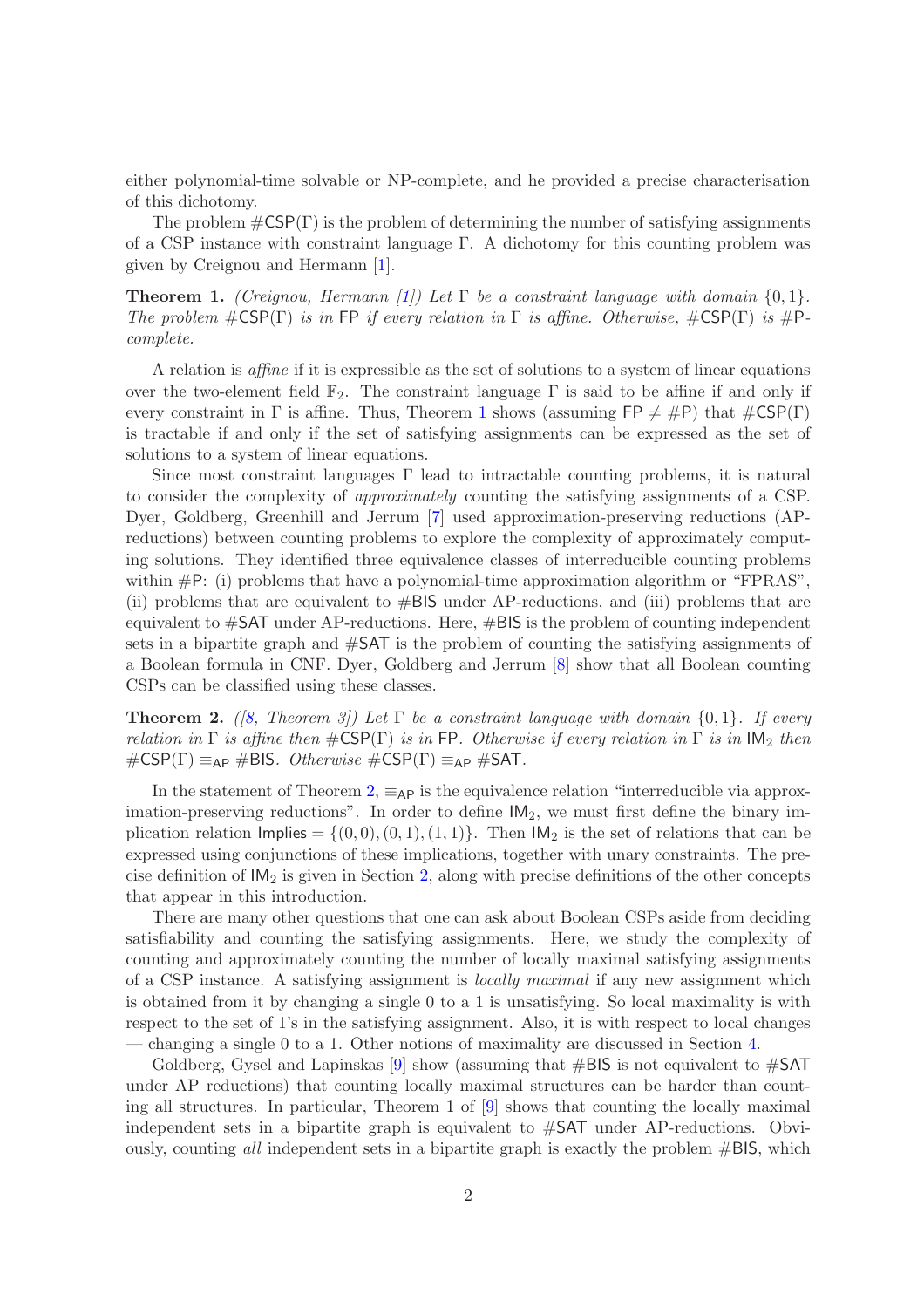is presumed to be easier. Thus, Goldberg, Gysel and Lapinskas have found an example of a (restricted) Boolean counting CSP (namely, #BIS) where approximately counting locally maximal satisfying assignments is apparently harder than approximately counting all satisfying assignments. However,  $\#BIS$  isn't exactly a Boolean counting  $CSP$  — rather, it is a Boolean counting CSP with a restriction (bipartiteness) on the problem instance. This prompted us to investigate the complexity of approximating the number of satisfying assignments of unrestricted Boolean CSPs. In particular, we study #LocalMaxCSP(Γ), the problem of counting locally maximal satisfying assignments of an instance of a Boolean CSP with constraint language Γ.

Given the phenomenon displayed by  $\#BIS$ , one might expect to find constraint languages  $\Gamma$ that exhibit a jump upwards in computational complexity when passing from  $\#\text{CSP}(\Gamma)$  to  $\#$ LocalMaxCSP(Γ), but we determine that this does not in fact occur. The reverse may occur: counting locally maximal vertex covers in a graph is trivial (there is just one), but counting all vertex covers is equivalent under  $AP$ -reducibility to  $\#SAT$ . It turns out that this trivial phenomenon, which occurs when the property in question is monotone increasing, is essentially the only difference between  $\#\textsf{CSP}(\Gamma)$  and  $\#\textsf{LocalMaxCSP}(\Gamma)$ .

Our first result (Theorem [3\)](#page-5-0) presents a dichotomy for the complexity of exactly solving #LocalMaxCSP(Γ) for all Boolean constraint languages Γ. In most cases,  $\#$ LocalMaxCSP(Γ) is equivalent in complexity to  $\#\text{CSP}(\Gamma)$ . However, if  $\Gamma$  is *essentially monotone* (the proper generalisation of the vertex cover property) then  $\#$ LocalMaxCSP(Γ) is in FP. Our second result (Theorem [4\)](#page-5-1) presents a trichotomy for the complexity of approximately solving  $\#$ LocalMaxCSP(Γ). Once again, in most cases,  $\#$ LocalMaxCSP(Γ) is equivalent with respect to AP-reductions to  $\#\text{CSP}(\Gamma)$ . The only exceptional case is the one that we have already seen — if  $\Gamma$  is *essentially monotone* then  $\#$ **LocalMaxCSP(** $\Gamma$ **)** is in FP.

The result leaves us with a paradox. There is a very direct reduction from #BIS to  $\#\textsf{CSP}(\{\textsf{Implies}\})$  that is "parsimonious", i.e., preserves the number of solutions. So  $\#\textsf{BIS}$ is AP-reducible to  $\#\text{CSP}(\{\text{Implies}\})$  (which can also be seen from Theorem [2\)](#page-1-1). How can it be, then, that the complexity of approximately counting locally maximal independent sets in bipartite graphs jumps upwards from the complexity of approximately counting all independent sets, whereas Theorem [4](#page-5-1) tells us that  $\#$ LocalMaxCSP({Implies}) remains APequivalent to  $\#\textsf{CSP}(\{\textsf{Implies}\})$ ?

The resolution of the paradox is as follows. Suppose  $G = (U, V, E)$  is an instance of #BIS, i.e., a graph with bipartition  $U \cup V$  and edge set  $E \subseteq U \times V$ . The parsimonious reduction from #BIS to  $\#\text{CSP}(\{\text{implies}\})$  simply interprets the vertices  $U \cup V$  of instance G as Boolean variables, and each edge  $(u, v) \in E$  as a constraint  $\text{Implies}(u, v)$ . Then there is an obvious bijection between independent sets in  $G$  and satisfying assignments of the constructed instance of  $\#\textsf{CSP}(\{\textsf{Implies}\}),$  but it involves interpreting 0 and 1 in different ways on the opposite sides of the bipartition: on  $U$ , 1 means "in the independent set" while on  $V$ , 1 means "out of the independent set". Of course, local maximality is not preserved by this change in interpretation, as it presumes a particular ordering on 0 and 1. Local maximality is sensitive to the precise encoding of solutions, and parsimonious reductions are no longer enough to capture complexity equivalences.

Thus, we are left with the situation that approximately counting locally maximal independent sets in bipartite graphs is apparently more difficult than approximately counting all independent sets, but within the realm of Boolean constraint satisfaction, this phenomenon does not occur. Relative to  $\#\text{CSP}(\Gamma)$ , the problem  $\#\text{LocalMaxCSP}(\Gamma)$  can sometimes be easier but never harder.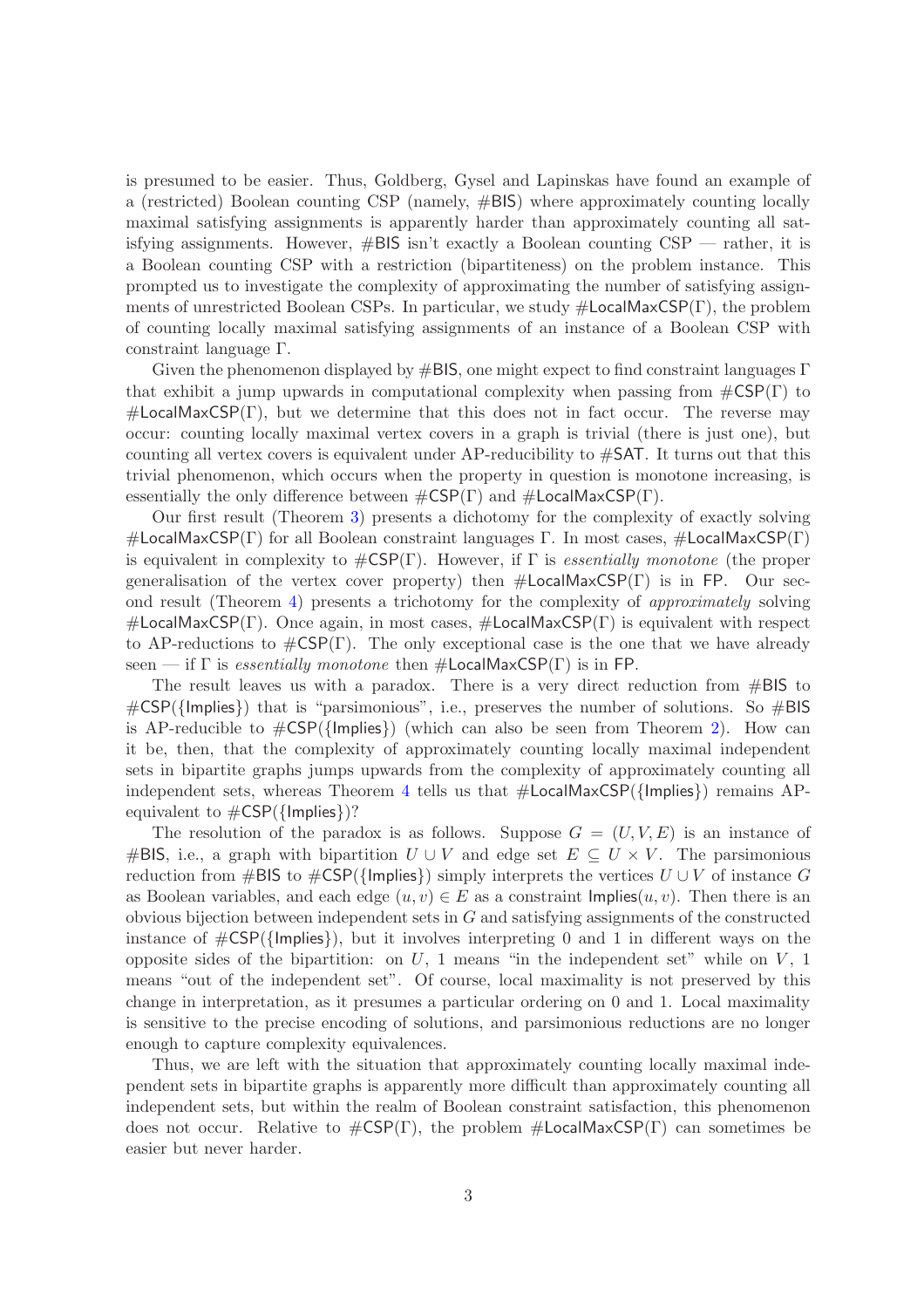# <span id="page-3-1"></span><span id="page-3-0"></span>2 Notation and Preliminaries

### 2.1 Locally maximal Constraint Satisfaction Problems

A Boolean constraint language  $\Gamma$  is a set of relations on  $\{0, 1\}$ . Once we have fixed the constraint language Γ, an *instance I* of the CSP consists of a set V of *variables* and a set C of constraints. Each constraint has a scope, which is a tuple of variables and a relation from  $\Gamma$  of the same arity, which constrains the variables in the scope. An assignment  $\sigma$  is a function from V to the Boolean domain  $\{0, 1\}$ . The assignment  $\sigma$  is *satisfying* if the scope of every constraint is mapped to a tuple that is in the corresponding relation. Given an assignment  $\sigma$ , a variable v, and a Boolean value s, let  $\sigma_{[\nu \to s]}$  be the assignment defined as follows:  $\sigma_{[v\to s]}(v) = s$  and for all  $w \in V \setminus \{v\}$ ,  $\sigma_{[v\to s]}(w) = \sigma(w)$ . (Thus,  $\sigma_{[v\to s]}$  agrees with  $\sigma$ , except possibly at variable  $v$ , which it assigned Boolean value  $s$ .) We say that a satisfying assignment  $\sigma$  is maximal for v if either

- $\sigma(v) = 1$ , or
- $\sigma_{\lbrack v \rightarrow 1\rbrack}$  is unsatisfying.

We say that the satisfying assignment  $\sigma$  is *locally maximal* if it is maximal for every variable  $v \in V$ .

For example, consider the ternary relation  $R = \{(0, 0, 0), (0, 0, 1), (1, 0, 0), (0, 1, 1), (1, 1, 1)\}\$ which excludes the three tuples  $(0, 1, 0)$ ,  $(1, 1, 0)$  and  $(1, 0, 1)$ . Let  $\Gamma$  be the size-one constraint language  $\Gamma = \{R\}$ . Let I be the instance with variable set  $V = \{v_1, v_2, v_3, v_4, v_5\}$  and constraint set  $C = \{R(v_1, v_2, v_3), R(v_3, v_4, v_5)\}\.$  Consider the following assignments.

| $\sigma^{-1}$ |  | $\sigma(v_1) \quad \sigma(v_2) \quad \sigma(v_3) \quad \sigma(v_4)$ | $\sigma(v_5)$ |
|---------------|--|---------------------------------------------------------------------|---------------|
|               |  |                                                                     |               |
| $\sigma_2$    |  |                                                                     |               |
| $\sigma_3$    |  |                                                                     |               |

The assignment  $\sigma_1$  is not satisfying because the constraint  $R(v_3, v_4, v_5)$  is not satisfied since  $(1, 1, 0)$  is not in R. Assignments  $\sigma_2$  and  $\sigma_3$  are satisfying. Assignment  $\sigma_2$  is not maximal for  $v_2$  since  $\sigma_2(v_2) = 0$  and  $(\sigma_2)_{[v_2 \to 1]}$  is satisfying. However,  $\sigma_2$  is maximal for every other variable  $v_i$ . Assignment  $\sigma_3$  is locally maximal.

Given an instance I of a CSP with constraint language  $\Gamma$ , the decision problem  $CSP(\Gamma)$  is to determine whether any assignment satisfies I. The counting problem  $\#\text{CSP}(\Gamma)$  is to determine the number of satisfying assignments of I. Finally, the locally maximal counting problem  $\#$ LocalMaxCSP(Γ) is to determine the number of locally maximal satisfying assignments of I.

### <span id="page-3-2"></span>2.2 Boolean Relations

A Boolean relation R is said to be 0-valid if the all-zero tuple is in R and it is said to be 1-valid if the all-one tuple is in R. For every positive integer k and every  $i \in \{1, \ldots, k\}$ , let  $e_{i,k}$  be the k-ary tuple with a one in position i and zeroes in the other positions. We say that a k-ary relation R is monotone if, for every tuple  $(s_1, \ldots, s_k) \in R$  and every i, the tuple  $(s_1, \ldots, s_k) \vee e_{i,k}$  is also in R, where  $\vee$  is the *or* operator, applied position-wise.

The set of zero positions of R, written  $\mathcal{Z}(R)$ , is  $\{i \in \{1, \ldots, k\} \mid \forall (s_1, \ldots, s_k) \in R, s_i = 0\}.$ Of course,  $\mathcal{Z}(R)$  may be the empty set. We use  $\mathcal{N}(R)$  to denote the set containing all other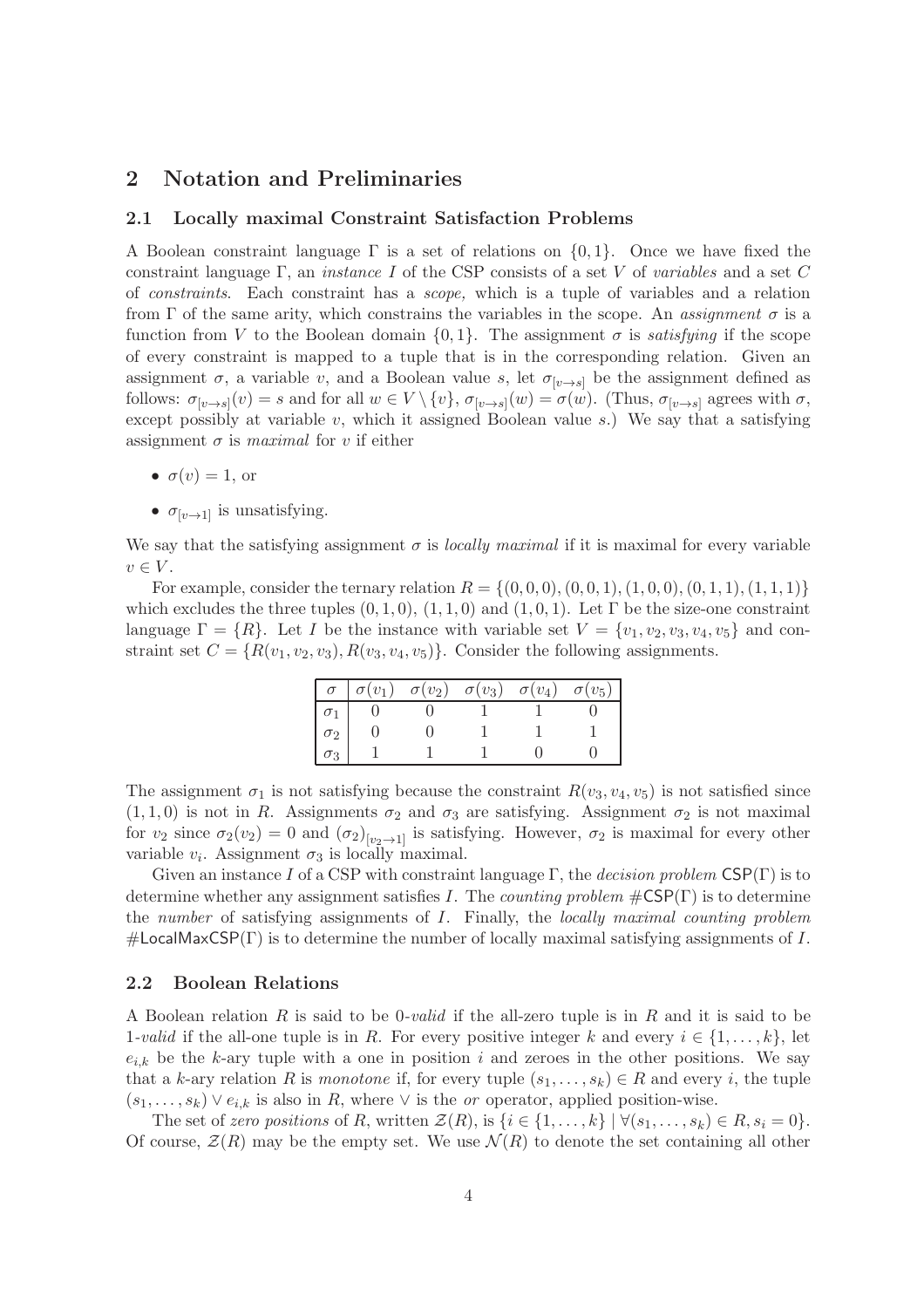positions, so  $\mathcal{N}(R) = [k] \setminus \mathcal{Z}(R)$ . We use  $R^*$  to denote the relation induced on positions in  $\mathcal{N}(R)$ . We say that R is essentially monotone if  $R^*$  is monotone.

For example, the relation  $R = \{(0, 0, 1), (0, 1, 1), (1, 1, 1)\}\$ is not monotone because the tuple  $(0, 0, 1)$  has a zero in the first position but  $(0, 0, 1) \vee (1, 0, 0) = (1, 0, 1)$  which is not in R. The relation  $R = \{(0, 0, 1, 1), (0, 1, 1, 1)\}\$  has  $\mathcal{Z}(R) = \{1\}$  because all tuples in R have a zero in the first position, and  $\mathcal{N}(R) = \{2, 3, 4\}$ . The relation  $R^*$  induced on positions in  $\mathcal{N}(R)$  is  $R^* = \{(0,1,1), (1,1,1)\}\$ .  $R^*$  is monotone, so R is essentially monotone.

The binary implication relation Implies is defined as Implies  $= \{(0,0), (0,1), (1,1)\}.$  We will also consider two unary relations  $\mathsf{U}_0$  and  $\mathsf{U}_1$ .  $\mathsf{U}_0$  is defined by  $\mathsf{U}_0 = \{(0)\}\$ . The constraint  $U_0(x)$  is often called "pinning x to 0". Similarly,  $U_1$  is defined by  $U_1 = \{(1)\}\$ and the constraint  $U_1(x)$  is called "pinning x to 1".

A Boolean co-clone [\[3\]](#page-17-4) is a set of Boolean relations containing the equality relation  $\{(0,0), (1,1)\}\$  and closed under certain operations. For completeness, the operations are finite Cartesian products, projections, and identifications of variables, but it will not be necessary to define these here. We will not require any information about co-clones, apart from the fact that the set of all affine relations is a co-clone, and so is a certain set  $IM_2$  which we we have already discussed, and will define below.

Suppose that  $\Gamma$  is a co-clone. A subset B of  $\Gamma$  is said to be a "plain basis" for  $\Gamma$  [\[3,](#page-17-4) Definition 1 if and only if it is the case that every constraint C over  $\Gamma$  is logically equivalent to a conjunction of constraints over  $B$  using the same variables as  $C$ .

Creignou et al. [\[3\]](#page-17-4) have shown that  $\{Implies, U_0, U_1\}$  is a plain basis for the set  $IM_2$ . In fact,  $IM_2$  can just be defined this way. A relation  $R(x_1, \ldots, x_k)$  is in  $IM_2$  if and only if it is logically equivalent to a conjunction of constraints over  $\{\text{Implies}, U_0, U_1\}$  using the variables  $x_1, \ldots, x_k$ . For example, consider the relation  $R = \{(0, 0, 0, 1), (0, 1, 1, 1)\}\.$  The relation R is in  $IM_2$  because the constraint  $R(w, x, y, z)$  is logically equivalent to the conjunction of constraints  $U_0(w)$ , Implies $(x, y)$ , Implies $(y, x)$  and  $U_1(z)$ . Note that the conjunction does not use any variables other than  $w, x, y$  and  $z$ , and this is important.

Let  $\mathbb L$  denote the set of relations corresponding to linear equations over the two-element field  $\mathbb{F}_2$ . For example, the equality relation  $\{(0,0),(1,1)\}\$ is in L because it corresponds to the equation  $x_1 \oplus x_2 = 0$ . Also, the relation  $\{(1, 0, 0), (0, 1, 0), (0, 0, 1), (1, 1, 1)\}\$ is in L because it corresponds to the equation  $x_1 \oplus x_2 \oplus x_3 = 1$ . Let  $\mathbb{L}_k$  denote the set containing all relations in  $\mathbb L$  of arity at most k. We have already said that a relation is *affine* if it is expressible as the set of solutions to a system of linear equations over  $\mathbb{F}_2$  and that a constraint language Γ is affine iff every constraint in  $\Gamma$  is affine. Creignou et al. [\[3\]](#page-17-4) note that  $\mathbb L$  is a plain basis for the set of affine relations. Thus, if  $\Gamma$  is affine, and every constraint in  $\Gamma$  has arity at most k, then every constraint C over  $\Gamma$  is logically equivalent to a conjunction of constraints over  $\mathbb{L}_k$ using the same variables as C.

### 2.3 The complexity of approximate counting

We now recall the necessary complexity-theoretic background from [\[7\]](#page-17-1). A *randomised approximation scheme* is an algorithm for approximately computing the value of a function  $f : \Sigma^* \to$ N. The approximation scheme has a parameter  $\varepsilon > 0$  which specifies the error tolerance. A randomised approximation scheme for f is a randomised algorithm that takes as input an instance  $x \in \Sigma^*$  (e.g., an encoding of a CSP instance) and an error tolerance  $\varepsilon > 0$ , and outputs an integer  $z$  (a random variable on the "coin tosses" made by the algorithm) such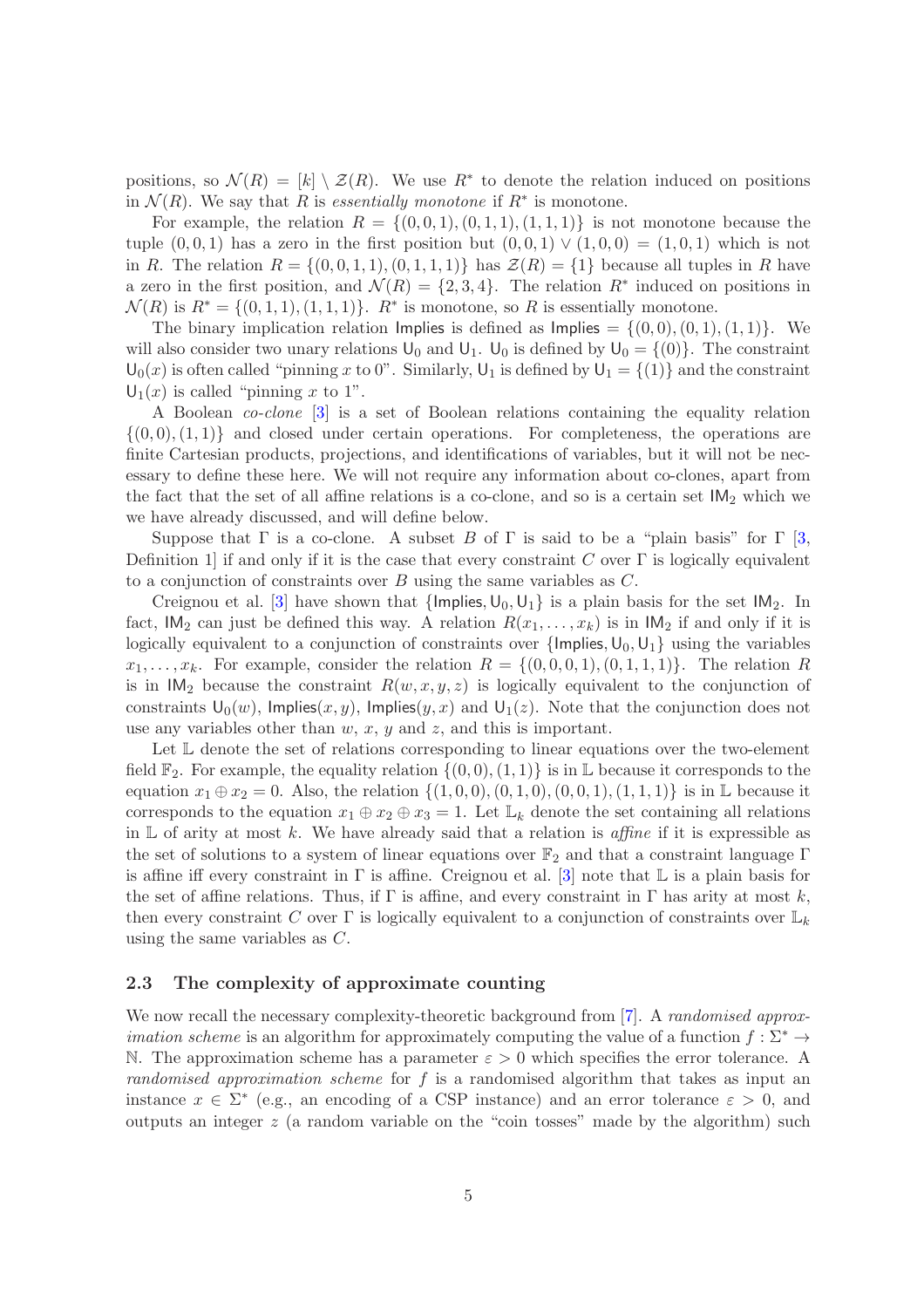that, for every instance  $x$ ,

$$
\Pr\left[e^{-\epsilon}f(x)\leq z\leq e^{\epsilon}f(x)\right]\geq \frac{3}{4}.
$$
\n(1)

The randomised approximation scheme is said to be a fully polynomial randomised approximation scheme, or FPRAS, if it runs in time bounded by a polynomial in |x| and  $\epsilon^{-1}$ . (See Mitzenmacher and Upfal [\[13,](#page-17-5) Definition 10.2].)

Suppose that f and g are functions from  $\Sigma^*$  to N. An "approximation-preserving reduction" (AP-reduction) from f to g is a randomised algorithm  $A$  for computing f using an oracle for  $g^{1}$  $g^{1}$  $g^{1}$ . The algorithm A takes as input a pair  $(x,\varepsilon) \in \Sigma^* \times (0,1)$ , and satisfies the following three conditions: (i) every oracle call made by A is of the form  $(w, \delta)$ , where  $w \in \Sigma^*$  is an instance of g, and  $0 < \delta < 1$  is an error bound satisfying  $\delta^{-1} \leq \text{poly}(|x|, \varepsilon^{-1})$ ; (ii) the algorithm  $A$  meets the specification for being a randomised approximation scheme for  $f$  (as described above) whenever the oracle meets the specification for being a randomised approximation scheme for g; and (iii) the run-time of  $A$  is polynomial in |x| and  $\varepsilon^{-1}$ . The key property of this notion of reducibility is that the class of functions computable by an FPRAS is closed under AP-reducibility.

If there is an AP-reduction from  $f$  to  $g$  then we say  $f$  is  $AP$ -reducible to  $g$  and write  $f \leq_{\sf AP} g$ . If  $f \leq_{\sf AP} g$  and  $g \leq_{\sf AP} f$  then we say that f and g are AP-interreducible and write  $f \equiv_{\sf AP} q$ . A class of counting problems that are all AP-interreducible has the property that either all problems in the class have an FPRAS or none do. A word of warning about terminology: the notation  $\leq_{\sf AP}$  has also been used (see e.g. [\[4\]](#page-17-6)) to denote a different type of approximation-preserving reduction which applies to optimisation problems. We will not study optimisation problems in this paper, so hopefully this will not cause confusion.

The class of problems AP-interreducible with #BIS, the problem of counting independent sets in a bipartite graph, has received particular attention. It is generally believed that problems in this class do not have an FPRAS.

### 3 Our main results

Our main results give a dichotomy for exactly solving  $\#$ **LocalMaxCSP(Γ)** and a trichotomy for its approximation.

<span id="page-5-0"></span>**Theorem 3.** Let  $\Gamma$  be a constraint language with domain  $\{0, 1\}$ .

- If every relation in  $\Gamma$  is essentially monotone then  $\#$ LocalMaxCSP( $\Gamma$ ) is in FP.
- If every relation in  $\Gamma$  is affine then  $\#$ LocalMaxCSP( $\Gamma$ ) is in FP.
- Otherwise,  $\#$ LocalMaxCSP(Γ) is  $\#$ P-complete.

<span id="page-5-1"></span>**Theorem 4.** Let  $\Gamma$  be a constraint language with domain  $\{0, 1\}$ .

- If every relation in  $\Gamma$  is essentially monotone then  $\#$ LocalMaxCSP( $\Gamma$ ) is in FP.
- If every relation in  $\Gamma$  is affine then  $\#$ LocalMaxCSP( $\Gamma$ ) is in FP.

<span id="page-5-2"></span><sup>&</sup>lt;sup>1</sup>The reader who is not familiar with oracle Turing machines can just think of this as an imaginary (unwritten) subroutine for computing  $q$ .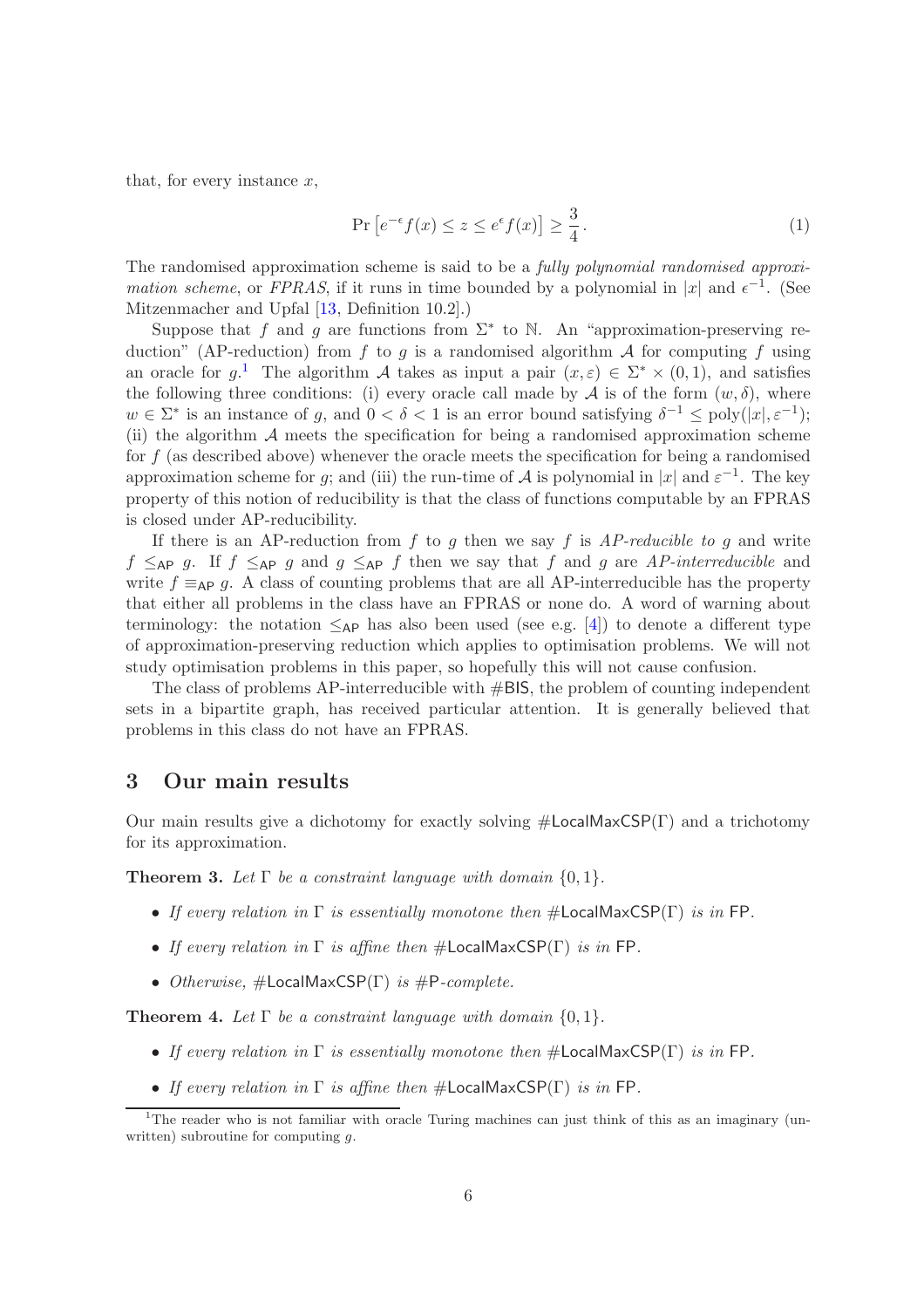- If  $\Gamma$  has a relation that is not essentially monotone and  $\Gamma$  has a relation that is not affine, but every relation in  $\Gamma$  is in  $IM_2$  then  $\# LocalMaxCSP(\Gamma) \equiv_{AP} \# BIS$ .
- If Γ has a relation that is not essentially monotone and a relation that is not affine and a relation that is not in  $IM_2$  then  $\#$ LocalMaxCSP(Γ)  $\equiv_{AP}$   $\#SAT$ .

Theorem [3](#page-5-0) shows that if  $\Gamma$  contains a relation R that is not essentially monotone and a relation R' that is not affine then  $\#$ LocalMaxCSP( $\Gamma$ ) is  $\#$ P-complete. It is not necessary for R and  $R'$  to be distinct. Similarly, the relations in  $\Gamma$  witnessing "not essentially monotone", non-affineness and non-containment in  $IM<sub>2</sub>$  will not in general be distinct.

### <span id="page-6-0"></span>4 Other notions of maximality

In Section [2.1](#page-3-1) we defined *local maximality*. A satisfying assignment  $\sigma$  is locally maximal if, for all v with  $\sigma(v) = 0$ , the configuration  $\sigma_{[v \to 1]}$  which is obtained from v by locally flipping the value of  $\sigma(v)$  from 0 to 1 is unsatisfying.

The study of approximately counting locally-optimal structures is motivated by the following often-arising situation which is associated, for example, with Johnson, Papadimitriou and Yannakakis's complexity class PLS (polynomial-time local search) [\[12\]](#page-17-7). Often, it is easy to construct an arbitrary structure, difficult to construct a globally-optimal structure, and of intermediate complexity to construct a locally-optimal structure. A similar phenomenon arises in the study of listing combinatorial structures (see [\[9\]](#page-17-3) for details). Notably, [\[9\]](#page-17-3) found that this situation is not replicated in the context of approximately counting independent sets in bipartite graphs — a context in which approximately counting locally-optimal structures is (subject to complexity-theoretic assumptions) more difficult than counting globally-optimal structures. This was the motivation for the present paper, which studies the problem of approximately counting locally-optimal (locally maximal) structures in the context of CSPs.

In this section, we note that there are also other definitions of "maximal" that are not related to local optimality. One such example arises in the work of Durand, Hermann and Kolaitis  $[6]$ . Following them, we describe their work in terms of *minimality* rather than maximality, but this is not an essential difference. The essential difference is that their notion of minimality is based on subset inclusion rather than on local changes. They say that a satisfying assignment  $\sigma$  of a Boolean formula is *minimal* if there is no satisfying assignment  $σ'$  derived from  $σ$  by flipping any non-empty set of values in the assignment from 1 to 0. The analogous version of our definition would only allow one value to flip. They studied the problem #Circumscription, in which the input is a Boolean formula, and the output is the number of minimal satisfying assignments. Assuming that the counting hierarchy does not collapse, this problem is not even in  $\#P$ . Indeed, they show [\[6,](#page-17-8) Theorem 5.1] that it is complete in Hemaspaandra and Vollmer's complexity class  $\# \cdot \text{coNP}$  [\[10\]](#page-17-9), which is equivalent to Valiant's class  $\#\text{NP}$  [\[17,](#page-18-0) [18\]](#page-18-1).<sup>[2](#page-6-1)</sup> In [\[5\]](#page-17-10), Durant and Hermann investigate the complexity of #Circumscription when the input Boolean formula has a prescribed form. Their result con-trasts sharply with Theorem [3.](#page-5-0) For example, they show  $[5,$  Theorem 4 that  $\#$ Circumscription is #P-complete when the formula is restricted to be affine, even though affine is one of the

<span id="page-6-1"></span><sup>&</sup>lt;sup>2</sup>A theorem of Toda and Watanabe [\[16\]](#page-17-11) tells us that  $\#NP$  is the same as  $\#P$  once we close with respect to polynomial-time Turing reductions, but Durand et al. study higher counting classes via subtractive reductions under which the higher counting classes are closed.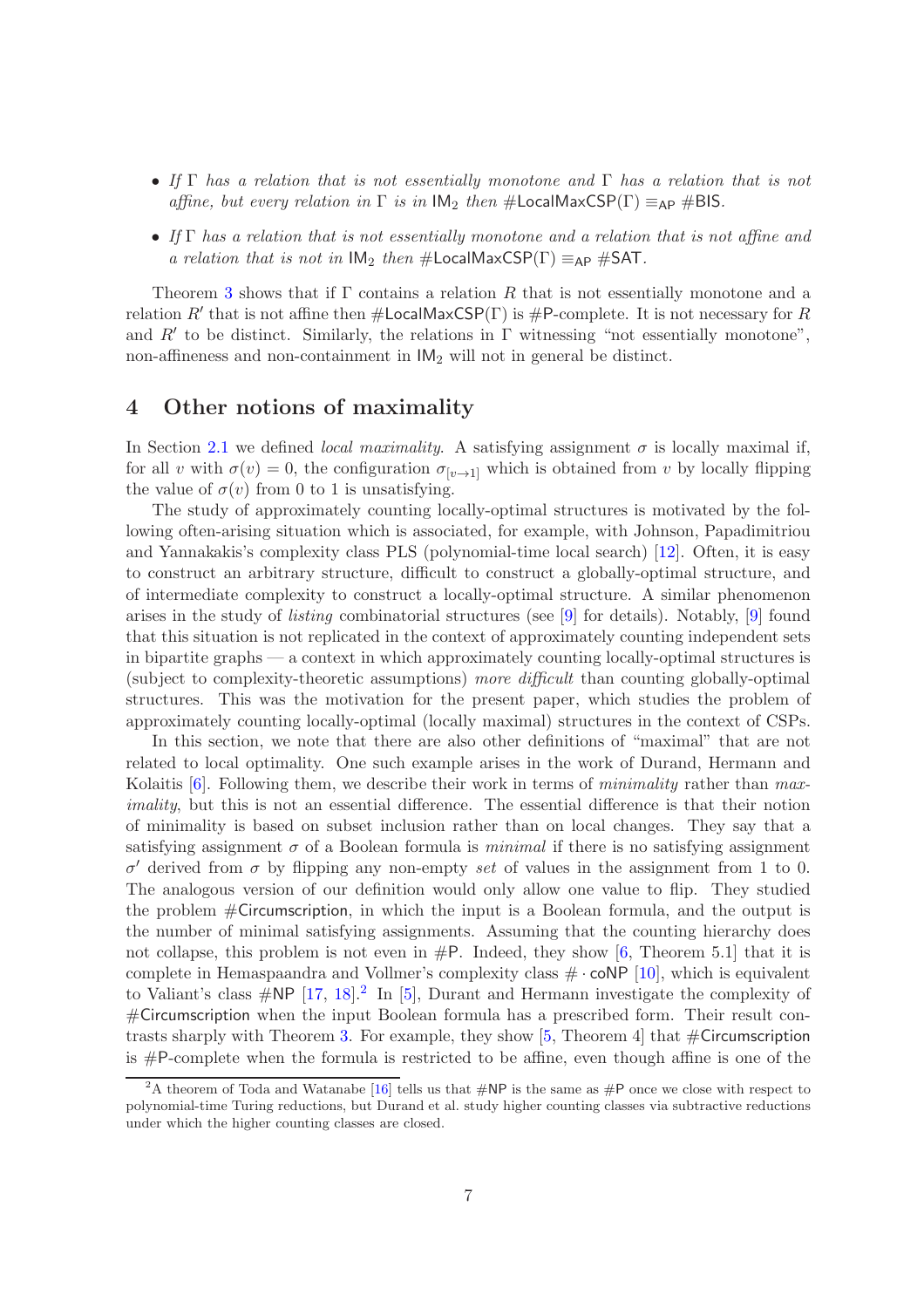easy cases in Theorem [3.](#page-5-0) This difference illustrates how different subset-inclusion maximality and local maximality really are.

Counting globally optimal (maximum) structures is different from counting either type of maximal structures and there is also some interesting work about the former [\[14,](#page-17-12) [11\]](#page-17-13).

# 5 Proofs

We now give the proofs of our main theorems, Theorem [3](#page-5-0) and Theorem [4.](#page-5-1) We start with Theorem [3.](#page-5-0) Given a constraint language Γ, it is easy to see that  $\#$ LocalMaxCSP(Γ)  $\in \#$ P — this is witnessed by the brute-force algorithm which checks every assignment to the CSP instance and checks whether it is a locally maximal satisfying assignment. (Note that this check can be done in polynomial time.) Theorem [3](#page-5-0) follows from this fact and from Lemmas [5,](#page-7-0) [6](#page-7-1) and [7,](#page-7-2) which we will prove in the remainder of the paper.

<span id="page-7-0"></span>**Lemma 5.** Let  $\Gamma$  be a constraint language with domain  $\{0, 1\}$ . If every relation in  $\Gamma$  is essentially monotone then  $\#$ LocalMaxCSP(Γ) is in FP.

<span id="page-7-1"></span>**Lemma 6.** Let  $\Gamma$  be a constraint language with domain  $\{0,1\}$ . If every relation in  $\Gamma$  is affine then  $\#$ LocalMaxCSP(Γ) is in FP.

<span id="page-7-2"></span>**Lemma 7.** Let  $\Gamma$  be a constraint language with domain  $\{0, 1\}$ . If  $\Gamma$  has a relation that is not affine and a relation that is not essentially monotone then  $\#$ **LocalMaxCSP(Γ)** is  $\#$ **P**-hard.

All problems in #P are AP-reducible to #SAT [\[7\]](#page-17-1) so #LocalMaxCSP(Γ)  $\leq_{AP}$  #SAT. Theorem [4](#page-5-1) follows from this fact, from Lemmas [5](#page-7-0) and [6](#page-7-1) and from the following additional lemmas, which we will also prove in the remainder of the paper.

<span id="page-7-3"></span>**Lemma 8.** Let  $\Gamma$  be a constraint language with domain  $\{0,1\}$ . If every relation in  $\Gamma$  is in  $\mathsf{IM}_2$ then  $\#$ LocalMaxCSP( $\Gamma$ )  $\leq_{AP}$   $\#$ BIS.

<span id="page-7-4"></span>**Lemma 9.** Let  $\Gamma$  be a constraint language with domain  $\{0,1\}$ . If  $\Gamma$  has a relation that is not affine and a relation that is not essentially monotone then  $\#BIS \leq_{AP} \# LocalMaxCSP(\Gamma)$ .

<span id="page-7-5"></span>**Lemma 10.** Let  $\Gamma$  be a constraint language with domain  $\{0, 1\}$ . If  $\Gamma$  has a relation that is not affine and a relation that is not essentially monotone and a relation that is not in  $IM_2$ then  $\#SAT \leq_{AP} \#LocalMaxCSP(\Gamma)$ .

### 5.1 Proofs of the easiness lemmas.

We start by proving Lemmas [5,](#page-7-0) [6](#page-7-1) and [8.](#page-7-3)

**Lemma [5.](#page-7-0)** Let  $\Gamma$  be a constraint language with domain  $\{0,1\}$ . If every relation in  $\Gamma$  is essentially monotone then  $#$ LocalMaxCSP(Γ) is in FP.

*Proof.* Consider a CSP instance I with a set V of variables and a set C of constraints. Let U be the set of variables that are "pinned" to 0 by zero positions of  $R$ . Specifically,

 $U = \{v \in V \mid \text{ there is a constraint } R(v_1, \ldots, v_k) \text{ in } C \text{ such that } v_i = v \text{ and } i \in \mathcal{Z}(R) \}.$ 

Let  $W = V \setminus U$ . We claim that every locally maximal satisfying assignment of I maps the variables in  $U$  to the Boolean value 0 and the variables in  $W$  to the Boolean value 1.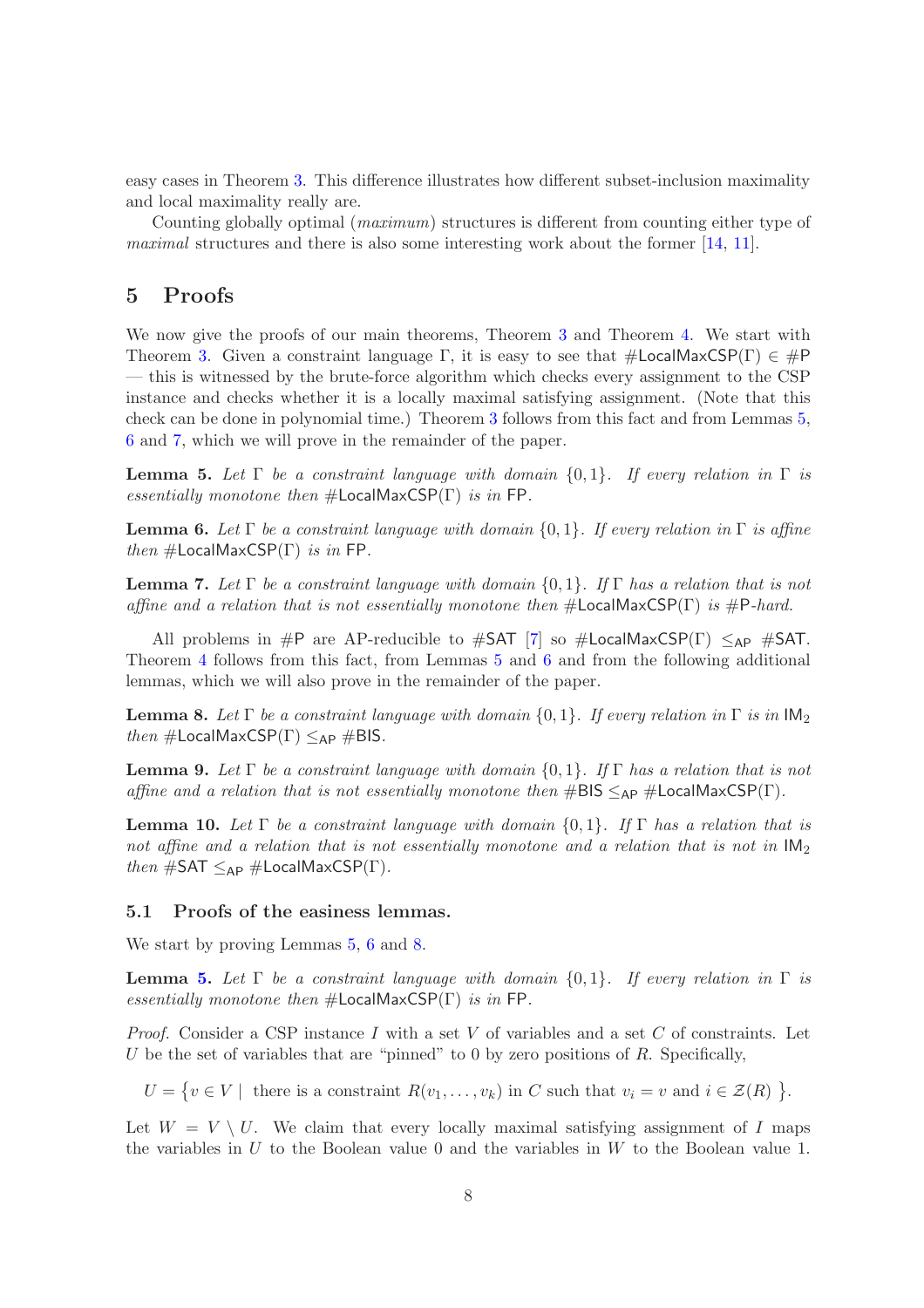Thus, there is at most one locally maximal satisfying assignment, and it is easy to check in polynomial time whether or not this satisfying assignment exists. Let us see why the claim is true. It is clear from the definition of  $\mathcal{Z}(R)$  that every satisfying assignment maps all variables in  $U$  to 0. But all of the induced constraints on variables in  $W$  are monotone so if the instance I has a satisfying assignment then the assignment that maps all variables in  $W$ to 1 is the only locally maximal satisfying assignment.  $\Box$ 

**Lemma [6.](#page-7-1)** Let  $\Gamma$  be a constraint language with domain  $\{0, 1\}$ . If every relation in  $\Gamma$  is affine then  $\#$ LocalMaxCSP(Γ) is in FP.

*Proof.* Let  $\Gamma$  be an affine constraint language with domain  $\{0, 1\}$ . Let k be the maximum arity of any constraint in Γ. We know from Section [2.2](#page-3-2) that every constraint C over Γ is logically equivalent to a conjunction of constraints over  $\mathbb{L}_k$  using the same variables as C. We can thus transform an instance I of  $\#$ LocalMaxCSP(Γ) on variable set V into an equivalent instance J of  $\#$ LocalMaxCSP( $\mathbb{L}_k$ ) on the same set of variables. Satisfying assignments of I correspond to satisfying assignments of J and locally maximal satisfying assignments of I correspond to locally maximal satisfying assignments of J.

We will make one further transformation. Let  $W \subseteq V$  be the set of variables that are constrained in the instance J (i.e., that occur in some constraint in J). Let  $U = V \setminus W$  be the set of unconstrained variables. Let  $J'$  be the instance on variable set W obtained from  $J$ by removing the variables in U.

Now, in any locally maximal satisfying assignment of  $J$ , the variables  $U$ , being unconstrained, must take the value 1. Thus, there is a one-to-one correspondence between locally maximal satisfying assignments of  $J$  and locally maximal satisfying assignments of  $J'$ .

Finally, observe that every satisfying assignment of  $J'$  is locally maximal: flipping any variable v from 0 to 1 will violate all the constraints that involve v. So the instance  $J'$  has the same number of satisfying assignments as locally maximal satisfying assignments. Thus, we can count the locally maximal satisfying assignments of I by counting the locally maximal satisfying assignments of J which is the same as counting the locally maximal satisfying assignments of  $J'$  which is the same as counting all of the satisfying assignments of  $J'$ . This final step can be done by Gaussian elimination. □

Lemma [8](#page-7-3) follows directly from Lemma [13](#page-8-0) and [14,](#page-9-0) which we prove next.

<span id="page-8-0"></span>**Lemma 13.** Let  $\Gamma$  be a constraint language with domain  $\{0, 1\}$ . If every relation in  $\Gamma$  is in IM<sub>2</sub> then  $\#$ LocalMaxCSP( $\Gamma$ )  $\leq_{AP}$   $\#$ LocalMaxCSP({Implies}).

*Proof.* As we have noted in Section [2.2,](#page-3-2) the set  $IM_2$  has the plain basis  $B = \{Implies, U_0, U_1\}.$ Thus, we can thus transform an instance of  $\#$ LocalMaxCSP(Γ) into an equivalent instance of  $\#$ **LocalMaxCSP**(B) on the same set of variables. So to finish, we just need to give an AP-reduction from  $\#$ LocalMaxCSP(B) to  $\#$ LocalMaxCSP({Implies}).

Let I be an instance of  $\#$ LocalMaxCSP $(B)$  on variable set V. It is convenient to model the structure of I as a directed graph  $G(I)$  with vertex set V: There is a directed edge from u to v in  $G(I)$  whenever there is a constraint  $\text{Implies}(u, v)$  in I. Define subsets  $V_1(I), V_0(I)$  and  $U(I)$  of V as follows. Note that these sets can be computed from I in polynomial time.

•  $v \in V_1(I)$  if, for some  $u \in V$ , there is a constraint  $U_1(u)$  in I and there is a directed path from u to v in  $G(I)$ . Note that we include the empty directed path (of length 0) so for every constraint  $U_1(u)$  in I, the vertex u is in  $V_1(I)$ .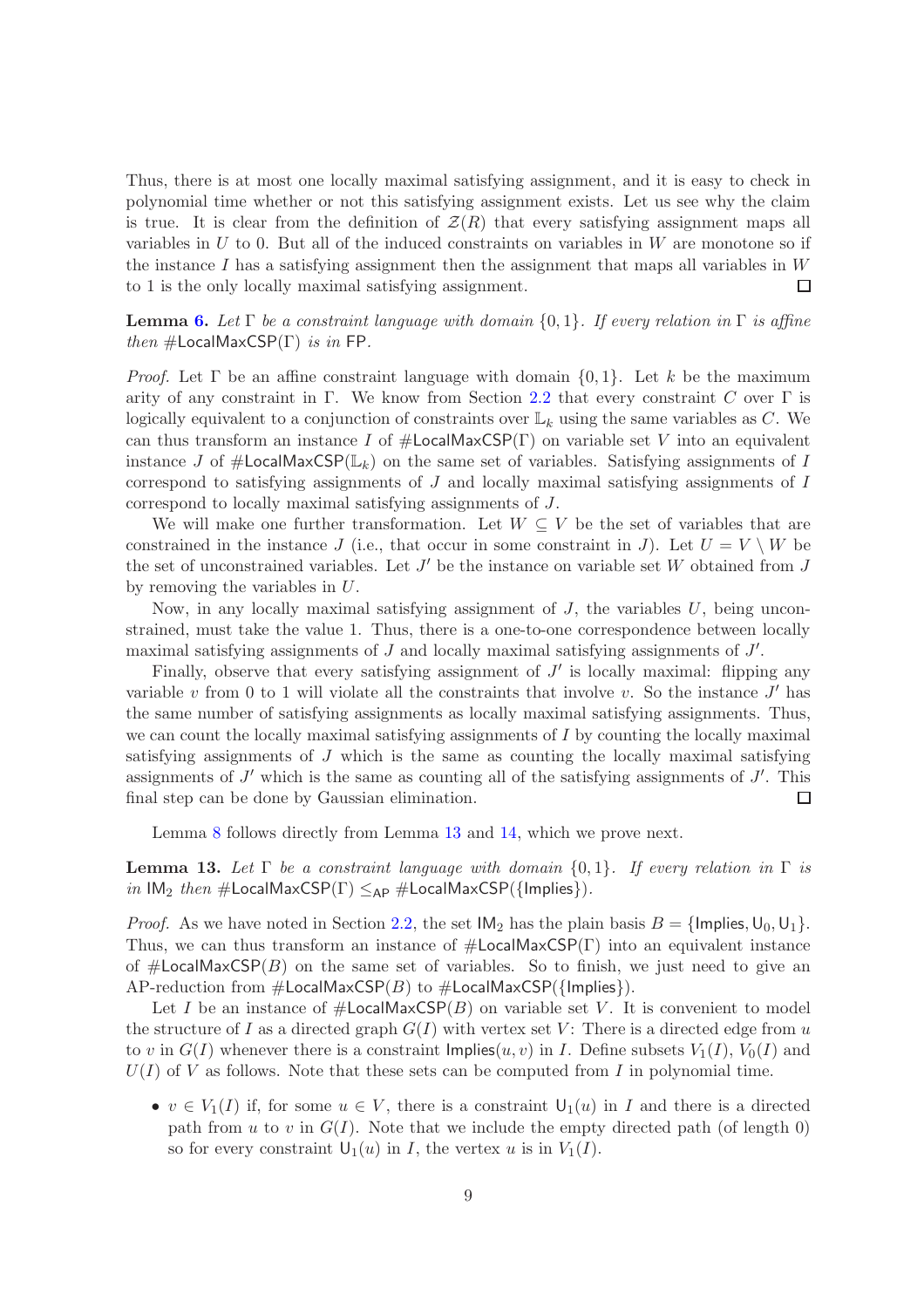- $v \in V_0(I)$  if, for some  $w \in V$ , there is a constraint  $\mathsf{U}_0(w)$  in I and there is a directed path from v to w in  $G(I)$ . Once again, we include length-0 paths.
- $U(I) = V \setminus (V_0(I) \cup V_1(I)).$

The instance I is satisfiable if and only if  $V_0(I) \cap V_1(I)$  is non-empty. (To see this, note that if  $V_0(I) \cap V_1(I)$  is non-empty, there is a variable u that is forced to take value 0 and value 1 in any satisfying assignment, which is impossible. On the other hand, if the intersection is empty, then the assignment that maps  $V_0(I)$  to value 0 and the remaining vertices to value 1 is satisfying.)

If I is unsatisfiable, then our AP-reduction just returns the number of satisfying assignments of I (which is zero) without using the oracle for  $\#$ LocalMaxCSP({Implies}).

Suppose instead that I is satisfiable. Let I' be the instance of  $\#$ LocalMaxCSP({Implies}) on variable set U that is induced from I. That is, for any vertices  $u_1$  and  $u_2$  in U, Implies $(u_1, u_2)$ is a constraint in  $I'$  if and only if it is a constraint in  $I$ . Then the locally maximal satisfying assignments of  $I$  are in one-to-one correspondence with the locally maximal satisfying assignments of  $I'$ .  $\Box$ 

#### <span id="page-9-0"></span>**Lemma 14.**  $\#$ LocalMaxCSP({Implies})  $\leq_{AP}$   $\#$ BIS.

*Proof.* Let I be an instance of  $\#$ LocalMaxCSP({Implies}) on variable set V. As in the proof of Lemma [13,](#page-8-0) It is convenient to model the structure of I as a directed graph  $G(I)$  with vertex set V: There is a directed edge from u to v in  $G(I)$  whenever there is a constraint Implies(u, v) in I. In the following, we refer to the strongly-connected components of  $G(I)$  as "components".

First, suppose that  $|V| > 1$  and that  $G(I)$  has a singleton component  $\{v\}$ . We will show below how to construct (in polynomial-time) an instance I' of  $\#$ LocalMaxCSP({Implies}) on variable set  $V - \{v\}$  such that the number of locally maximal satisfying assignments of I is equal to the number of locally maximal satisfying assignments of  $I'$ .

Before giving the details of the construction, we show how to use it to obtain the desired  $AP-reduction.$  Given I, we repeat the construction as many times as necessary to obtain an instance  $I^*$  of  $\#$ LocalMaxCSP({Implies}) such that  $I^*$  has the same number of locally maximal satisfying assignments as I and either (1)  $I^*$  has only one variable, or (2)  $G(I^*)$  has no singleton components. In Case (1), the number of locally maximal satisfying assignments of  $I^*$  (and hence of I) is one. So consider Case (2). Now note that every satisfying assignment of  $I^*$  is locally maximal since flipping the value of a single variable without flipping the rest of the variables in its component does not preserve satisfiability. Thus, the number of locally maximal satisfying assignments of  $I$  is equal to the number of satisfying assignments of  $I^*$ . To finish, we use an oracle for  $\#$ BIS to approximately count the satisfying assignments of  $I^*$ . This is possible since  $\#\textsf{CSP}(\{\textsf{Implies}\})$  is AP-reducible to  $\#\textsf{BIS}$  by Theorem [2](#page-1-1) (which is from [\[8\]](#page-17-2)).

To finish the proof, we give the construction. So suppose that  $|V| > 1$  and that  $G(I)$  has a singleton component  $\{v\}$ . Let P be the (potentially empty) set of in-neighbours of vertex v in  $G(I)$  and let S be the (potentially empty) set of out-neighbours of v. Construct  $I'$  from I by deleting variable v and all constraints involving v and adding all constraints  $\text{Implies}(u, w)$ for  $u \in P$  and  $w \in S$ . To finish, we will give a bijection between the locally maximal satisfying assignments of  $I$  and  $I'$ .

We start by partitioning the locally maximal satisfying assignments of  $I$  and  $I'$  into three sets.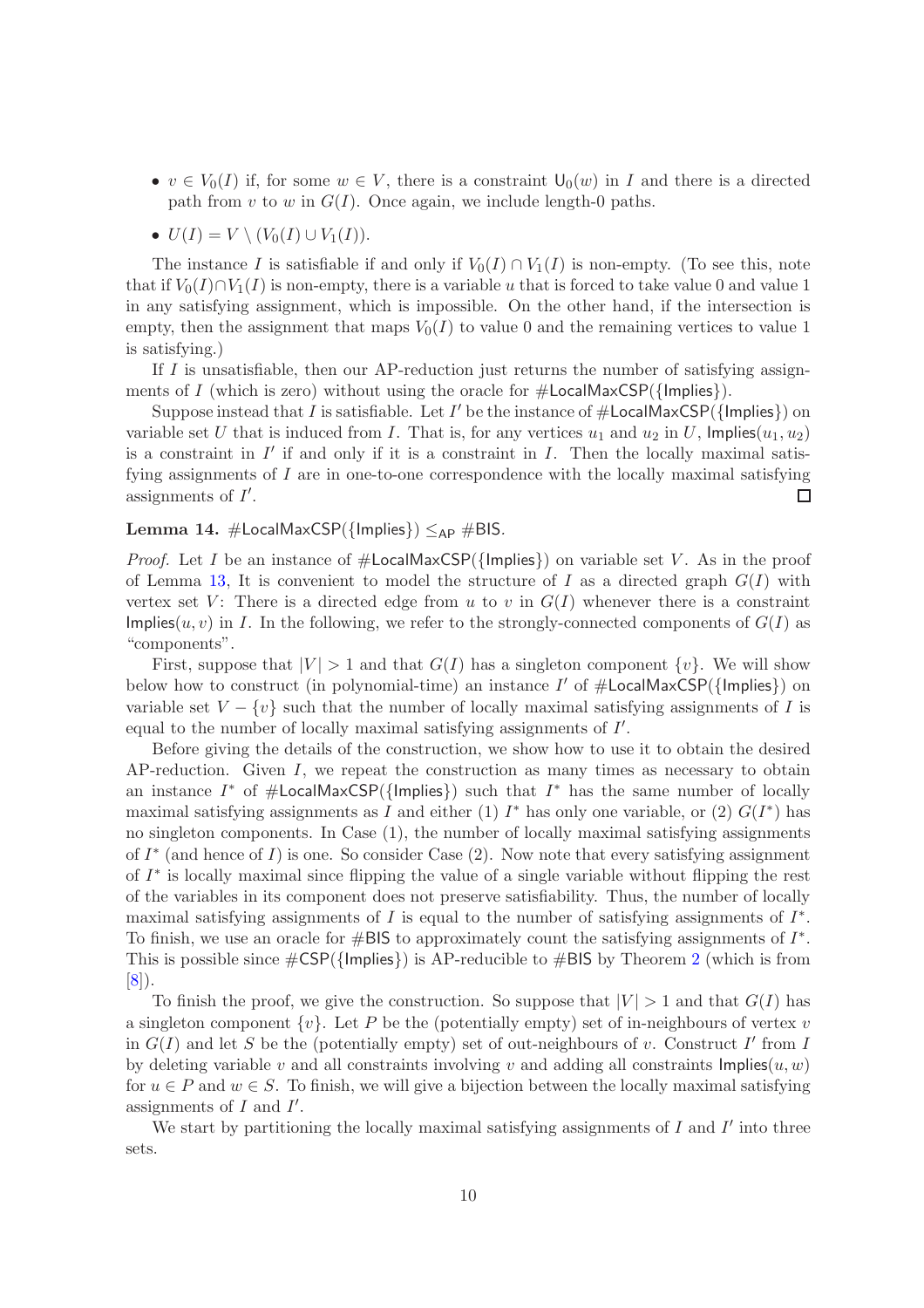- Let  $\Sigma_{1,*}$  be the set of locally maximal satisfying assignments  $\sigma$  of I for which there exists  $u \in P$  with  $\sigma(u) = 1$ . Let  $\Sigma'_{1,*}$  be the set of locally maximal satisfying assignments  $\sigma'$ of I' for which there exists  $u \in P$  with  $\sigma'(u) = 1$ . We make the following deductions about every  $\sigma \in \Sigma_{1,*}$  and  $\sigma' \in \Sigma'_{1,*}$ .
	- (A1)  $\sigma(v) = 1$ . (This follows since  $\sigma$  is satisfying.)
	- (A2)  $\forall w \in S$ ,  $\sigma(w) = \sigma'(w) = 1$ . (This follows since  $\sigma$  and  $\sigma'$  are satisfying.)
	- (A3) For every  $u \in P$  with  $\sigma'(u) = 0$ , there is an out-neighbour z' of u in  $G(I')$  which has  $\sigma'(z') = 0$ . For every  $u \in P$  with  $\sigma(u) = 0$ , there is an out-neighbour z of u in  $G(I)$  which is not equal to v and has  $\sigma(z) = 0$ .

These follow since  $\sigma'$  and  $\sigma$  are maximal for u and  $\sigma(v) = 1$ .)

- Let  $\Sigma_{*,0}$  be the set of locally maximal satisfying assignments  $\sigma$  of I for which there exists  $w \in S$  with  $\sigma(w) = 0$ . Let  $\Sigma'_{*,0}$  be the set of locally maximal satisfying assignments  $\sigma'$ of I' for which there exists  $w \in S$  with  $\sigma'(w) = 0$ . We make the following deductions about every  $\sigma \in \Sigma_{*,0}$  and  $\sigma' \in \Sigma_{*,0}'$ .
	- (B1)  $\sigma(v) = 0$ . (This follows since  $\sigma$  is satisfying.)
	- (B2)  $\forall u \in P$ ,  $\sigma(u) = \sigma'(u) = 0$ . (This follows since  $\sigma$  and  $\sigma'$  are satisfying.)
- Let  $\Sigma_*$  be the set of all other locally maximal satisfying assignments of I. Let  $\Sigma'_*$  be the set of all other locally maximal satisfying assignments of I. We make the following deductions about every  $\sigma \in \Sigma_*$  and  $\sigma' \in \Sigma'_*.$ 
	- (C1) For all  $u \in P$ ,  $\sigma(u) = \sigma'(u) = 0$ . (This follows from the definitions of  $\Sigma_{1,*}$  and  $\Sigma'_{1,*}$ .)
	- (C2) For all  $w \in S$ ,  $\sigma(w) = \sigma'(w) = 1$ . (This follows from the definitions of  $\Sigma_{*,0}$  and  $\Sigma_{*,0}^{\prime}$ .)
- (C3)  $\sigma(v) = 1$ . (This follows because  $\sigma$  is maximal for v.)
- (C4) For every  $u \in P$ , there is an out-neighbour z' of u in  $G(I')$  which has  $\sigma'(z') = 0$ . For every  $u \in P$ , there is an out-neighbour  $z \neq v$  of u in  $G(I)$  which has  $\sigma(z) = 0$ . (This follows because  $\sigma'$  and  $\sigma$  are maximal for u and  $\sigma(v) = 1$ .)

Given  $\sigma \in \Sigma_{1,*}$ , let  $\sigma''$  be the induced assignment of I'. Since by (A2)  $\sigma(w) = 1$  for every  $w \in S$ , all of the new constraints  $(u, w)$  in I' are satisfied, so  $\sigma''$  is satisfying. By construction,  $\sigma''$  is maximal for the vertices outside of P (since vertices outside of P have the same outneighbours in  $G(I)$  and  $G(I')$ ). We now check that it is maximal for vertices  $u \in P$ . This follows from (A3). Thus, we have given an injection from  $\Sigma_{1,*}$  into  $\Sigma'_{1,*}$ . We now show that the reverse direction is an injection from  $\Sigma'_{1,*}$  to  $\Sigma_{1,*}$ . Consider  $\sigma' \in \Sigma'_{1,*}$  and let  $\sigma''$  be the assignment of I formed from  $\sigma'$  by taking  $\sigma''(v) = 1$  (satisfying (A1) for  $\sigma = \sigma''$ ). Since by (A2)  $\sigma'(w) = 1$  for all  $w \in S$ , we conclude that  $\sigma''$  satisfies all of the constraints involving v in I so  $\sigma''$  is satisfying. Once again, we must check that  $\sigma''$  is maximal for vertices  $u \in P$ , and this follows from (A3).

In a similar way, we will establish a bijection from  $\Sigma_{*,0}$  to  $\Sigma'_{*,0}$ . Given  $\sigma \in \Sigma_{*,0}$ , let  $\sigma''$ be the induced assignment of  $I'$ . (B2) allows us to conclude that  $\sigma''$  is satisfying. The edges in  $G(I')$  from P to w allow us to conclude that  $\sigma''$  is maximal for all  $u \in P$  so it is locally maximal. Going the other direction, consider  $\sigma' \in \Sigma_{*,0}$  and let  $\sigma''$  be the assignment of I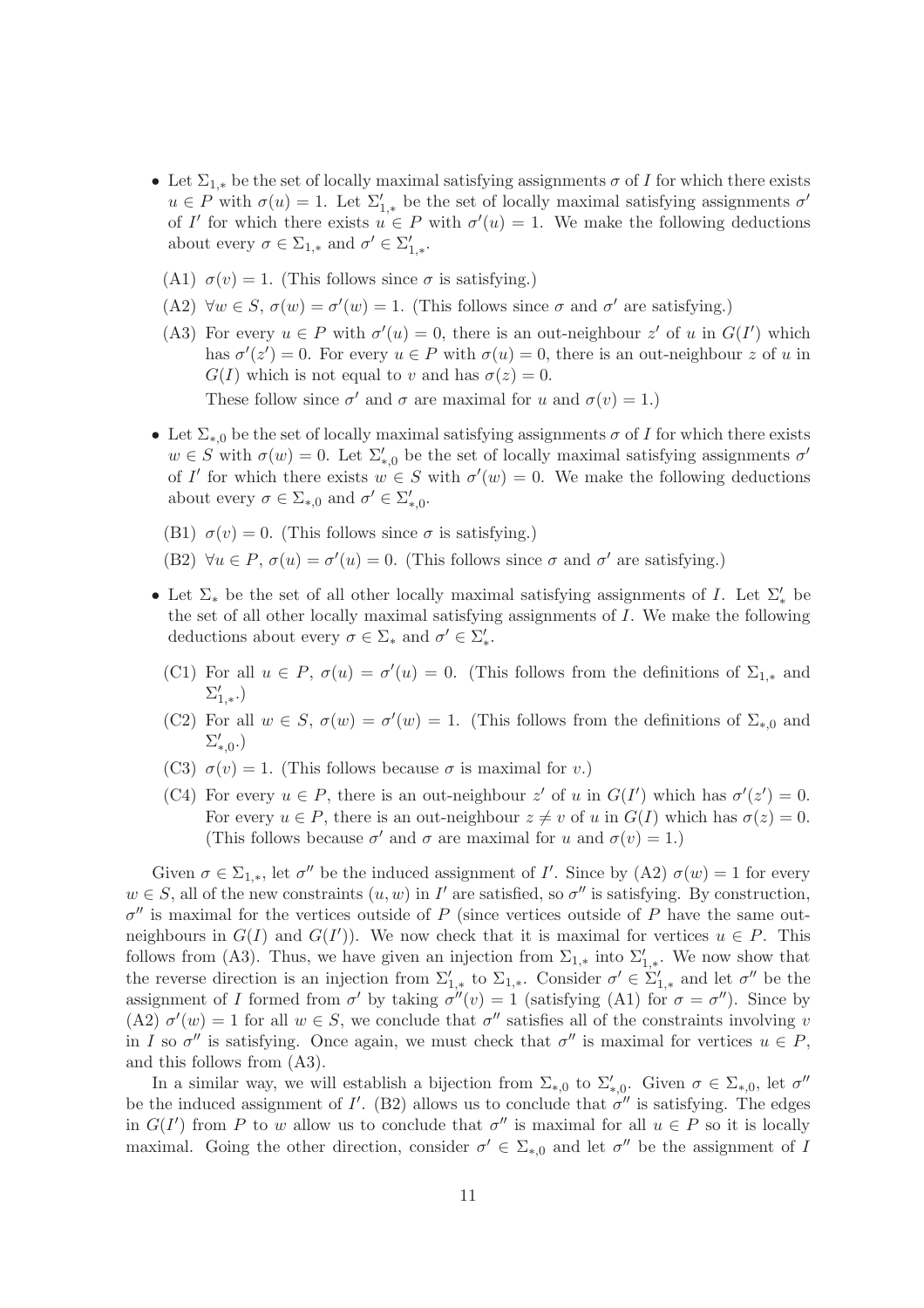formed from  $\sigma'$  by taking  $\sigma''(v) = 0$  (satisfying (B1) for  $\sigma = \sigma''$ ). Since by (B2)  $\sigma'(u) = 0$ for all  $u \in P$ ,  $\sigma''$  is satisfying. Since  $\sigma''(u) = 0$ ,  $\sigma''$  is maximal for every vertex in P. Since  $\sigma''(w) = 0$ ,  $\sigma''$  is maximal for v. Thus, it is locally maximal.

In exactly the same way, we establish a bijection from  $\Sigma_*$  to  $\Sigma'_*$ . We conclude that I' has the same number of locally maximal satisfying assignments as  $I$ , so we have completed the proof.  $\Box$ 

### 5.2 Maximality Gadgets

We will now examine gadgets that are useful for proving Lemmas [7,](#page-7-2) [9](#page-7-4) and [10.](#page-7-5) We start with some useful definitions.

<span id="page-11-0"></span>**Definition 15.** Let  $I$  be a CSP instance with a set  $V$  of variables and a distinguished variable  $r \in V$ . We use  $\mathcal{M}_0(I, r)$  to denote the number of locally maximal satisfying assignments  $\sigma$ of I with  $\sigma(r) = 0$ . We use  $\mathcal{M}_1(I, r)$  to denote the number of locally maximal satisfying assignments  $\sigma$  of I with  $\sigma(r) = 1$ . Finally, we use  $\mathcal{B}(I,r)$  to denote the number of satisfying assignments  $\sigma$  of I such that  $\sigma$  is maximal for every variable in  $V \setminus \{r\}$  but  $\sigma$  is not maximal for r. A maximality gadget for a relation R is a CSP instance I with constraint language  $\{R\}$ and distinguished variable r such that  $\mathcal{M}_0(I,r) = \mathcal{M}_1(I,r) = 1$  and  $\mathcal{B}(I,r) = 0$ .

Definition [15](#page-11-0) could be weakened since we do not really need  $\mathcal{M}_0(I,r)$  and  $\mathcal{M}_1(I,r)$  to be 1, we only need them to be equal and non-zero. However, since our constructions satisfy the stronger definition, we simplify the remainder of the paper by using the stronger definition that we have stated.

Recall that  $R^*$  is the relation induced from R on the (non-zero) positions in  $\mathcal{N}(R)$ . We first relate maximality gadgets for  $R$  and  $R^*$ .

<span id="page-11-1"></span>**Lemma 16.** Let R be a Boolean relation. If there is a maximality gadget for  $R^*$  then there is a maximality gadget for R.

*Proof.* Suppose R has arity h and R<sup>\*</sup> has arity  $k \leq h$ . Without loss of generality, suppose that that  $\mathcal{N}(R) = \{1, \ldots, k\}$  and  $\mathcal{Z}(R) = \{k+1, \ldots, h\}$ ; thus  $R^*$  is the restriction of R to the first k places. Suppose we have a maximality gadget for  $R^*$ . That is, we have a CSP instance  $I^*$ , with  $R^*$ -constraints, on variables V, with a distinguished variable  $r \in V$ , satisfying Definition [15.](#page-11-0) We show how to construct a maximality gadget for R.

If  $k = h$  then  $R^* = R$  and there is nothing to show, so suppose  $k < h$ . Construct a new CSP instance I with R-constraints as follows. The variable set of I is  $V \cup \{w\}$ , where w is a new variable that is not in V. Replace each constraint  $R^*(v_1,\ldots,v_k)$  in  $I^*$  by a constraint  $R(v_1, \ldots, v_k, w, \ldots, w)$  in I. (Note that there are  $h - k$  occurrences of the variable w.) Since  $k < h$ , the variable w is forced to 0 in any satisfying assignment of I. Thus, there is a bijection between satisfying assignments of  $I^*$  and satisfying assignments of  $I$ , obtained by setting w to 0. The bijection preserves locally maximality. From this bijection it is clear that  $\mathcal{M}_0(I,r) = \mathcal{M}_0(I^*,r) = 1, \ \mathcal{M}_1(I,r) = \mathcal{M}_1(I^*,r) = 1$  and  $\mathcal{B}(I,r) = \mathcal{B}(I^*,r) = 0$ . Thus, I is a maximality gadget for R.  $\Box$ 

Lemma [17](#page-12-0) below shows how maximality gadgets can be constructed. Some of the constructions are a little bit reminiscent of the "strict, perfect, faithful implementations" of Creignou, Khanna, and Sudan [\[2\]](#page-17-14) (see Lemmas 5.24 and 5.25, Claim 5.31 and Lemma 5.30).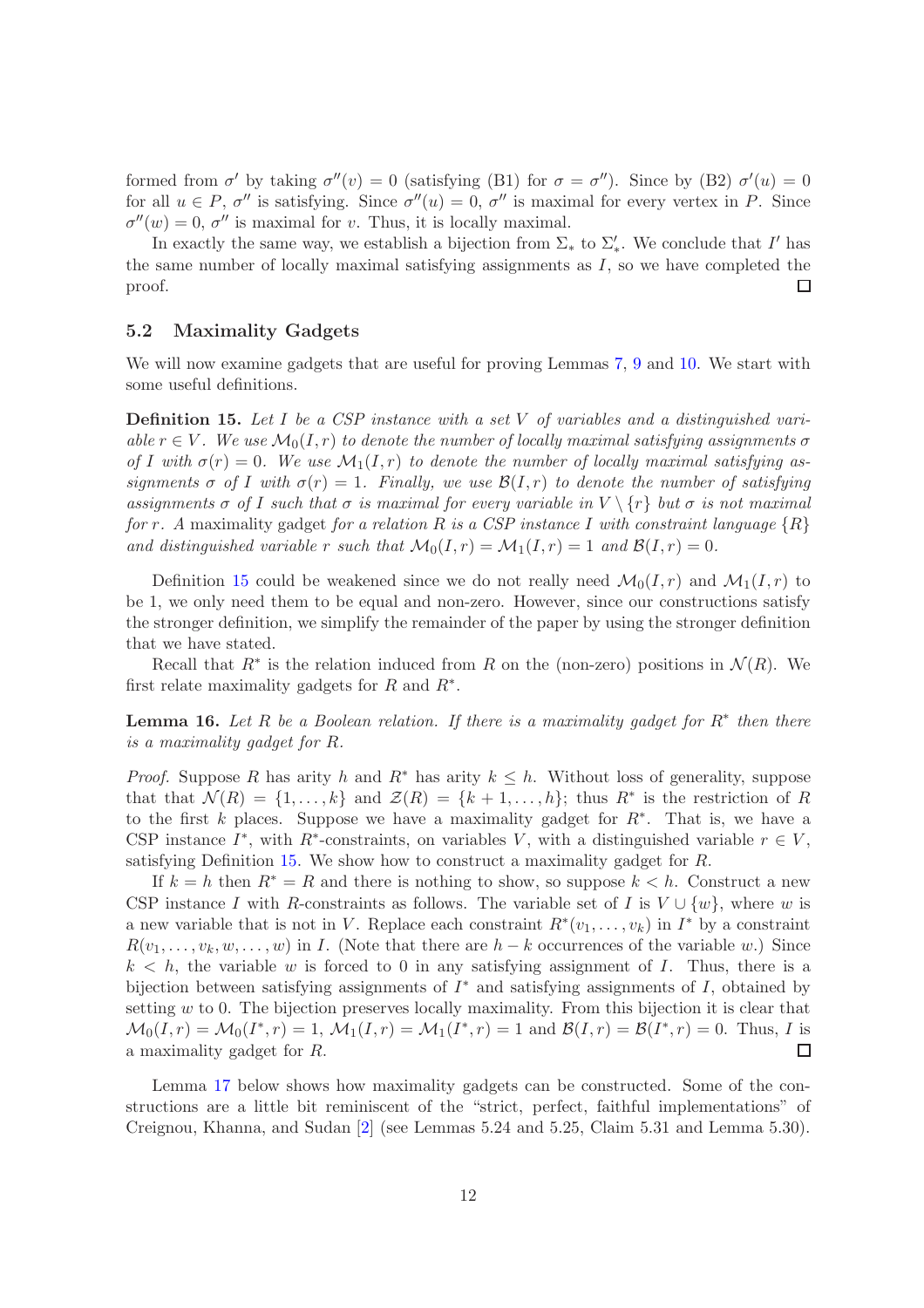In Lemmas 13–15 of [\[8\]](#page-17-2), we use these implementations to realise one of the Boolean functions Implies,  $NAND = \{(0, 0), (0, 1), (1, 0)\}$  or  $OR = \{(0, 1), (1, 0), (1, 1)\}$  using a relation R. However, there are two important differences. (1) The implementations of [\[2\]](#page-17-14) and [\[8\]](#page-17-2) allow the use of auxiliary variables, and the use of these must be carefully controlled in order to satisfy the maximality constraints in Definition [15.](#page-11-0) (2) While implementations of Implies and NAND are useful for maximality gadgets, implementations of OR do not seem to be useful. Thus, the implementations from earlier papers do not suffice for building maximality gadgets.

<span id="page-12-0"></span>**Lemma 17.** Let R be a Boolean relation that is not essentially monotone. Then there is a maximality gadget for R.

*Proof.* Since R is not essentially monotone, we know that  $R^*$  is not monotone. Suppose  $R^*$ has arity k; clearly  $k \geq 1$  (in fact it is not difficult to see that  $k \geq 2$ ). A simple but useful observation about  $R^*$  is the following.

<span id="page-12-1"></span>For all 
$$
i, 1 \le i \le k
$$
, there exists a tuple  $(v_1, \ldots, v_k) \in R^*$  with  $v_i = 1$ . (2)

This follows from the fact that  $i \notin \mathcal{Z}(R)$ .

We consider several cases, depending on  $R$ . In each case, we construct a maximality gadget for  $R^*$ , which by Lemma [16](#page-11-1) gives a maximality gadget for  $R$ .

- Case 1  $R^*$  is 0-valid and 1-valid. Since  $R^*$  is not monotone, it cannot be the complete relation. Let  $s = (s_1, \ldots, s_k)$  be a tuple not in  $R^*$ . Our maximality gadget I has two variables r and x, and two constraints  $R^*(a_1, \ldots, a_k)$  and  $R^*(b_1, \ldots, b_k)$ . Each  $a_j$  or  $b_j$  stands for an occurrence of r or x; specifically,
	- If  $s_j = 0$  then  $a_j = r$  and  $b_j = x$ .
	- If  $s_i = 1$  then  $a_i = x$  and  $b_i = r$ .

The following table lists the four possible assignments of  $(r, x)$  and analyses whether they are satisfying.

|            | $\sigma(r)$ | $\sigma(x)$ I(r, x) satisfied?                  |
|------------|-------------|-------------------------------------------------|
|            |             | yes, since $R^*$ is 0-valid                     |
| $\sigma_2$ |             | no, since $\sigma(a_1,\ldots,a_k)=s \notin R^*$ |
| $\sigma_3$ |             | no, since $\sigma(b_1,\ldots,b_k)=s \notin R^*$ |
| $\sigma_4$ |             | yes, since $R^*$ is 1-valid                     |

Since  $\sigma_1$  and  $\sigma_4$  are the unique satisfying assignments  $\sigma$  with  $\sigma_1(r) = 0$  and  $\sigma_4(r) = 1$ , respectively, and both are locally maximal, we have  $\mathcal{M}_0(I, r) = \mathcal{M}_1(I, r) = 1$ . As there are no other satisfying assignments,  $\mathcal{B}(I,r) = 0$ . So the conditions for I to be a maximality gadget are satisfied.

Case 2  $R^*$  is 0-valid but not 1-valid. Let m be the maximum number of ones in any tuple in  $R^*$ . By observation [\(2\)](#page-12-1),  $m \geq 1$ , and since  $R^*$  is not 1-valid,  $m < k$ . Let  $s = (s_1, \ldots, s_k)$  be a tuple in  $R^*$  with m ones. Again by observation [\(2\)](#page-12-1), there is a tuple  $s' = (s'_1, \ldots, s'_k) \in R^*$  such that, for some i,  $s_i = 0$  and  $s'_i = 1$ . Note that the tuple  $s'' = s \vee s'$  is not in  $R^*$ , since it has more than m ones. We split the analysis into two sub-cases.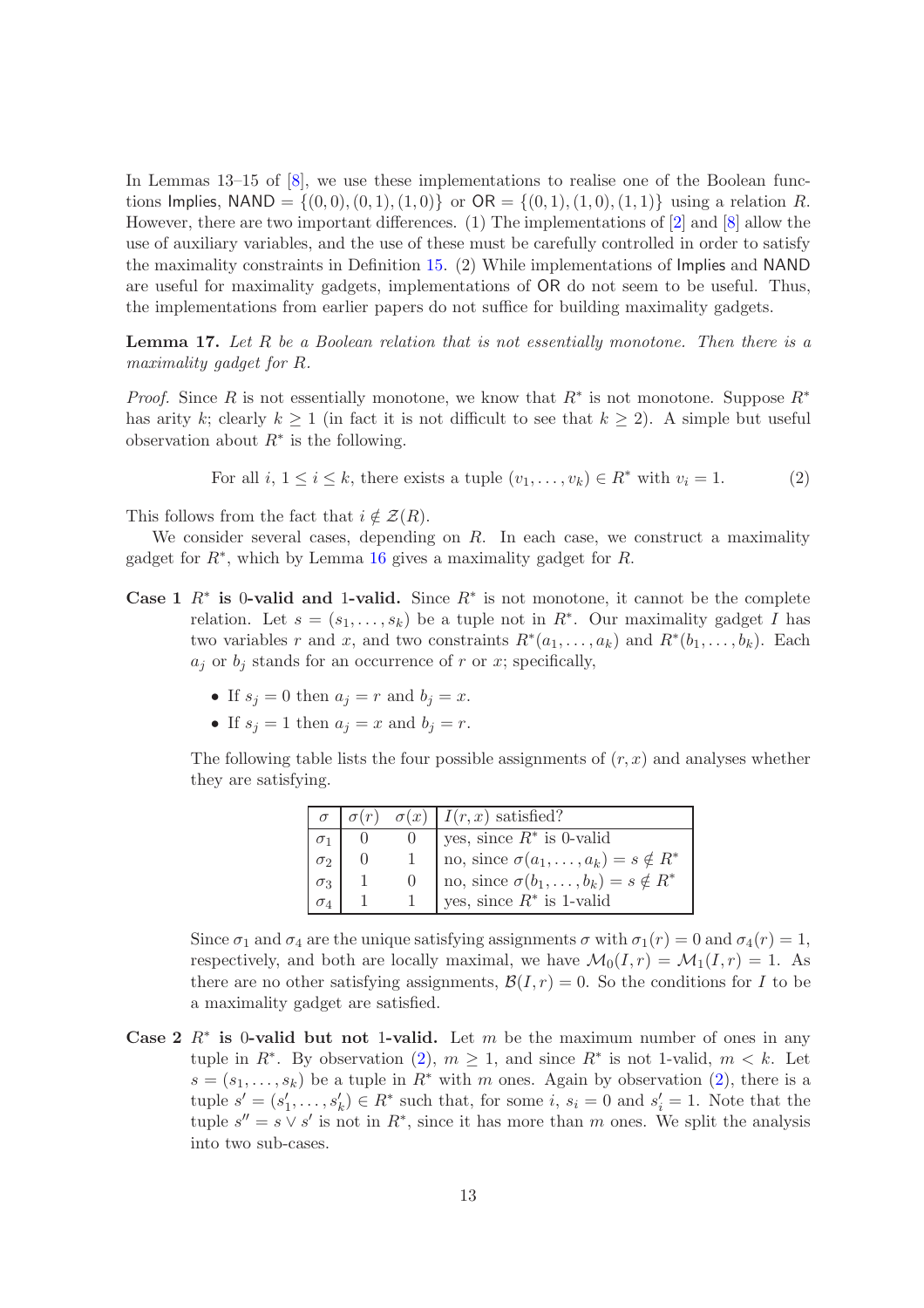- (a) The tuple  $t = s \wedge \neg s'$  is in  $R^*$ . (The tuple t has  $t_j = 1$  precisely when  $s_j = 1$  and  $s'_j = 0$ .) The gadget I will have variables r, x and w and constraints  $R^*(w, \ldots, w)$  and  $R^*(a_1, \ldots, a_k)$  where  $a_j$  is defined as follows.
	- If  $s'_j = 1$  then  $a_j = x$ .
	- If  $s'_j = 0$  and  $s_j = 0$  then  $a_j = w$ .
	- If  $s'_j = 0$  and  $s_j = 1$  then  $a_j = r$ .

Since  $R^*$  is 0-valid but not 1-valid, the constraint  $R^*(w,\ldots,w)$  ensures that every satisfying assignment  $\sigma$  of I has  $\sigma(w) = 0$ . So we consider the four potential satisfying assignments.

|            |  | $\sigma(x)$ $\sigma(w)$ $I(r, x, w)$ satisfied?  |
|------------|--|--------------------------------------------------|
|            |  | yes, since $R^*$ is 0-valid                      |
| $\sigma_2$ |  | yes, since $\sigma(a_1,\ldots,a_k)=s'\in R^*$    |
| $\sigma_3$ |  | yes, since $\sigma(a_1,\ldots,a_k) = t \in R^*$  |
| $\sigma_4$ |  | no, since $\sigma(a_1,\ldots,a_k)=s''\notin R^*$ |

The assignment  $\sigma_1$  is not maximal for x but  $\sigma_2$  and  $\sigma_3$ , are locally maximal, so  $\mathcal{M}_0(I,r) = \mathcal{M}_1(I,r) = 1$  and  $\mathcal{B}(I,r) = 0$ .

- (b) The tuple  $t = s \wedge \neg s'$  is not in  $R^*$ . The gadget I will have variables r, x and w and the constraints  $R^*(w, \ldots, w)$ ,  $R^*(a_1, \ldots, a_k)$  and  $R^*(b_1, \ldots, b_k)$ , where  $a_i$  and  $b_i$  are defined as follows.
	- If  $s_j = 0$  then  $a_j = b_j = w$ .
	- If  $s_j = 1$  and  $s'_j = 0$  then  $a_j = x$  and  $b_j = r$ .
	- If  $s_j = 1$  and  $s'_j = 1$  then  $a_j = r$  and  $b_j = x$ .

Since  $R^*$  is 0-valid but not 1-valid, every satisfying assignment  $\sigma$  has  $\sigma(w) = 0$ . So we consider the four possible satisfying assignments.

|            |  | $\sigma(x)$ $\sigma(w)$   $I(r, x, w)$ satisfied?                   |
|------------|--|---------------------------------------------------------------------|
|            |  | 0 yes, since $R^*$ is 0-valid                                       |
| $\sigma_2$ |  | 0   no, since $\sigma(a_1,\ldots,a_k)=t\notin R^*$                  |
| $\sigma_3$ |  | 0   no, since $\sigma(b_1,\ldots,b_k) = t \notin R^*$               |
| $\sigma_4$ |  | ges, since $\sigma(a_1,\ldots,a_k)=\sigma(b_1,\ldots,b_k)=s\in R^*$ |

Both satisfying assignments are locally maximal so  $\mathcal{M}_0(I,r) = \mathcal{M}_1(I,r) = 1$ and  $\mathcal{B}(I,r)=0$ .

- Case 3  $R^*$  is not 0-valid but is 1-valid. As  $R^*$  is not monotone, we may choose a tuple  $s = (s_1, \ldots, s_k)$  in  $R^*$ , and an index  $i \in [k]$  such that  $s_i = 0$  and  $s' = s \vee e_{i,k}$  is not in  $R^*$ . The gadget I will have variables r, x and y and the constraints  $R^*(y, \ldots, y)$ ,  $R^*(a_1,\ldots,a_k)$  and  $R^*(b_1,\ldots,b_k)$  where  $a_i = x$  and  $b_i = r$  and for  $j \neq i$ ,  $a_j$  and  $b_j$ are defined as follows.
	- If  $s'_j = 0$  then  $a_j = r$  and  $b_j = x$ .
	- If  $s'_j = 1$  then  $a_j = b_j = y$ .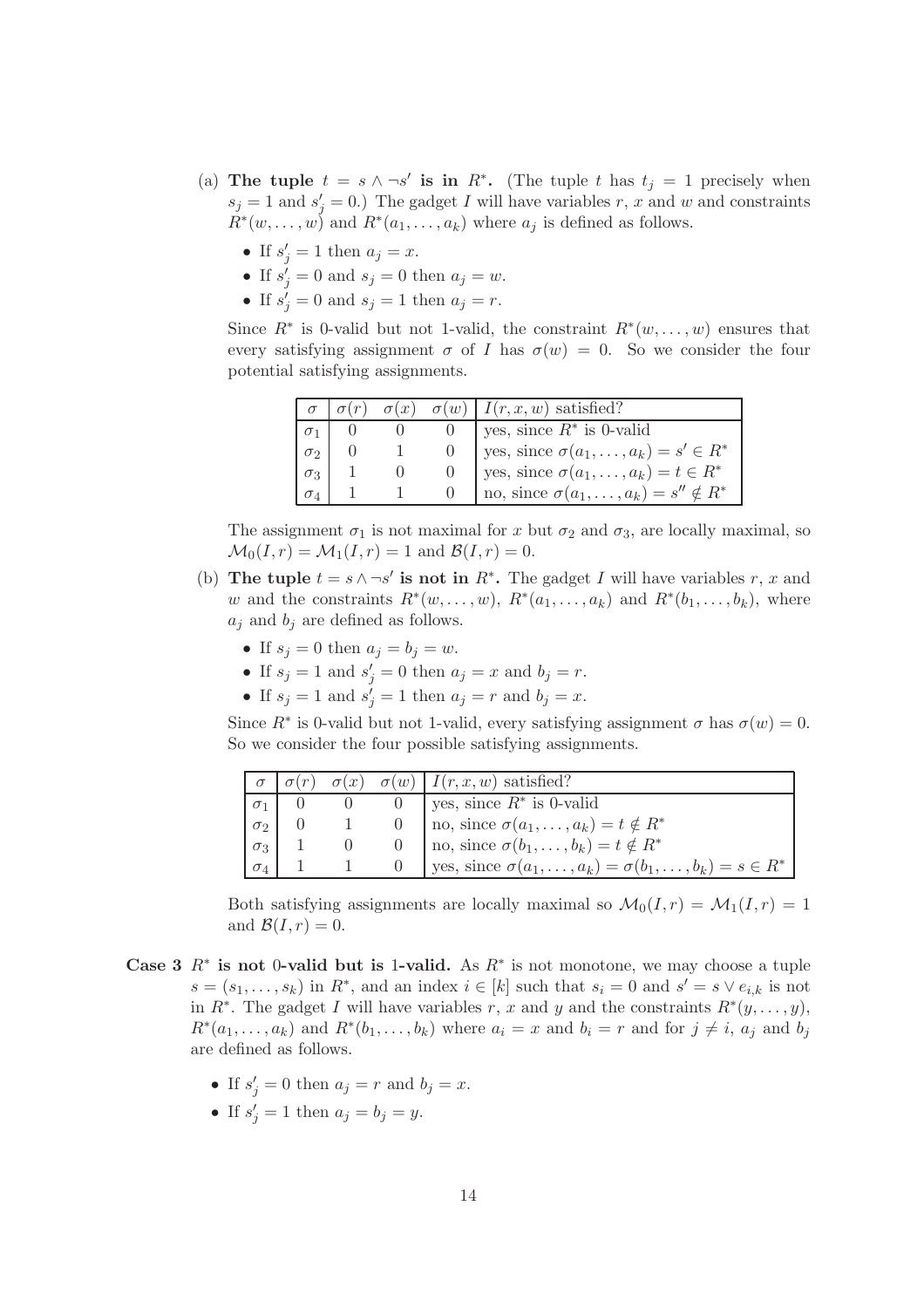Since  $R^*$  is 1-valid but not 0-valid, the constraint  $R^*(y, \ldots, y)$  ensures that every satisfying assignment  $\sigma$  of I has  $\sigma(y) = 1$ . We consider the potential satisfying assignments with  $\sigma(y) = 1$ .

|            |  | $\sigma(r)$ $\sigma(x)$ $\sigma(y)$ $I(r, x, y)$ satisfied?                  |
|------------|--|------------------------------------------------------------------------------|
| $\sigma_1$ |  | 1   yes, since $\sigma(a_1,\ldots,a_k) = \sigma(b_1,\ldots,b_k) = s \in R^*$ |
| $\sigma_2$ |  | 1   no, since $\sigma(a_1,\ldots,a_k)=s'\notin R^*$                          |
| $\sigma_3$ |  | 1   no, since $\sigma(b_1,\ldots,b_k)=s'\notin R^*$                          |
| $\sigma_4$ |  | 1 yes, since $R^*$ is 1-valid                                                |

Note that  $\sigma_1$  and  $\sigma_4$  are locally maximal, so  $\mathcal{M}_0(I,r) = \mathcal{M}_1(I,r) = 1$  and  $\mathcal{B}(I,r) =$ 0.

Case  $4 \, R^*$  is not 0-valid and not 1-valid. We split the analysis into two sub-cases.

- (a) There is a tuple  $s \in R^*$  such that  $\neg s \in R^*$ . The gadget I will have variables r and x and the single constraint  $R^*(a_1, \ldots, a_k)$  where
	- If  $s_j = 0$  then  $a_j = r$ .
	- If  $s_j = 1$  then  $a_j = x$ .

The potential satisfying assignments are

|            |  | $\sigma \mid \sigma(r) \mid \sigma(x) \mid I(r, x)$ satisfied? |
|------------|--|----------------------------------------------------------------|
|            |  | no, since $R^*$ is not 0-valid                                 |
| $\sigma_2$ |  | yes, since $\sigma(a_1,\ldots,a_k) = s \in R^*$                |
| $\sigma_3$ |  | yes since $\sigma(a_1,\ldots,a_k) = \neg s \in R^*$            |
|            |  | no, since $R^*$ is not 1-valid                                 |

Note that  $\sigma_2$  and  $\sigma_3$  are locally maximal, so  $\mathcal{M}_0(I,r) = \mathcal{M}_1(I,r) = 1$  and  $\mathcal{B}(I,r)=0.$ 

- (b) There is no tuple s with  $s \in R^*$  and  $\neg s \in R^*$ . Let m be the maximum number of ones in any tuple in  $R^*$ . By observation [\(2\)](#page-12-1)  $m \geq 1$ , and since  $R^*$  is not 1-valid,  $m < k$ . Let  $s = (s_1, \ldots, s_k)$  be a tuple in  $R^*$  with m ones. Again by observation [\(2\)](#page-12-1) there is a tuple  $s' = (s'_1, \ldots, s'_k) \in R^*$  such that, for some *i*,  $s_i' = 1$  and  $s_i = 0$ . Note that the tuple  $s \vee s'$  is not in  $R^*$ , since it has more than m ones. The gadget  $I$  will have four variables  $r, x, y$  and  $w$  and the constraints  $R^*(a_1, \ldots, a_k)$  and  $R^*(b_1, \ldots, b_k)$ , where  $a_j$  and  $b_j$  are defined as follows.
	- If  $s_j = s'_j = 0$  then  $a_j = b_j = w$ .
	- If  $s_j = 0$  and  $s'_j = 1$  then  $a_j = w$  and  $b_j = x$ .
	- If  $s_j = 1$  and  $s'_j = 0$  then  $a_j = y$  and  $b_j = r$ .
	- If  $s_j = s'_j = 1$  then  $a_j = b_j = y$ .

Since  $R^*$  is not 0-valid or 1-valid, and  $s \in R^*$  but  $\neg s \notin R^*$ , the constraint  $R^*(a_1,\ldots,a_k)$  ensures that every satisfying assignment  $\sigma$  has  $\sigma(w) = 0$  and  $\sigma(y) = 1$ . So we consider the four possible satisfying assignments.

|            | $\sigma(x)$ |  | $\sigma(y)$ $\sigma(w)$   $I(r, x, y, w)$ satisfied?      |
|------------|-------------|--|-----------------------------------------------------------|
|            |             |  | maybe                                                     |
| $\sigma_2$ |             |  | yes, since $\sigma(b_1,\ldots,b_k)=s'\in R^*$             |
| $\sigma_3$ |             |  | yes, since $\sigma(b_1,\ldots,b_k) = s \in R^*$           |
| $\sigma_4$ |             |  | no, since $\sigma(b_1,\ldots,b_k) = s \vee s' \notin R^*$ |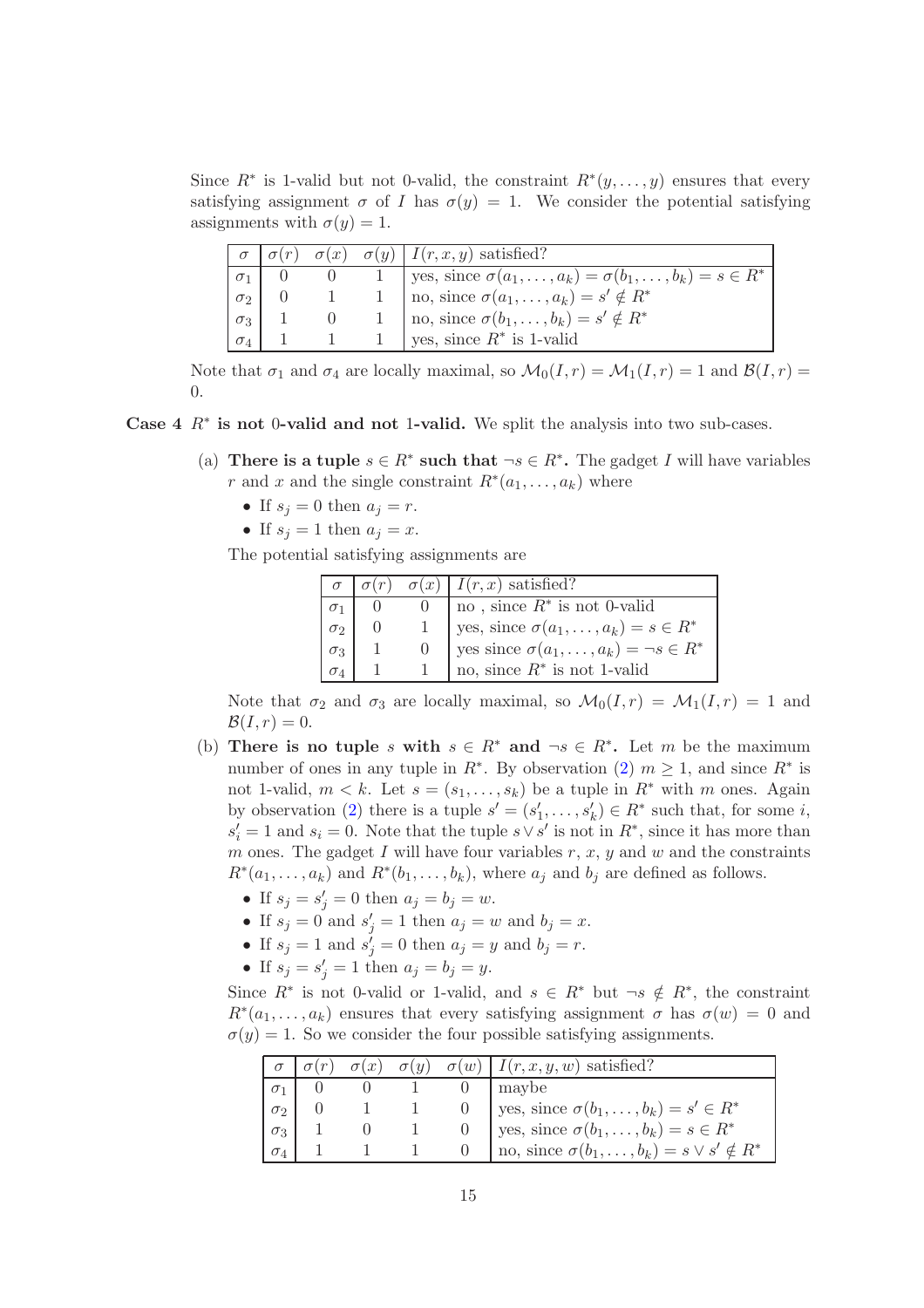There is no need to determine whether  $\sigma_1$  is satisfying. If it is, then it is not maximal for x. The satisfying assignments  $\sigma_2$  and  $\sigma_3$  are locally maximal. So  $\mathcal{M}_0(I,r) = \mathcal{M}_1(I,r) = 1$  and  $\mathcal{B}(I,r) = 0$ .

### 5.3 Proofs of the hardness lemmas

We now prove Lemmas [7,](#page-7-2) [9](#page-7-4) and [10.](#page-7-5)

**Lemma [7.](#page-7-2)** Let  $\Gamma$  be a constraint language with domain  $\{0, 1\}$ . If  $\Gamma$  has a relation that is not affine and a relation that is not essentially monotone then  $\#$ **LocalMaxCSP(Γ)** is  $\#$ **P**-hard.

*Proof.* Suppose that  $R_1$  is an arity  $k_1$  relation in  $\Gamma$  that is not affine and  $R_2$  is an arity- $k_2$ relation in Γ that is not essentially monotone. Let  $k = k_1 + k_2$  and let R be the Cartesian product of  $R_1$  and  $R_2$ . Specifically,

$$
R = \{(x_1, \ldots, x_k) \mid (x_1, \ldots, x_{k_1}) \in R_1, (x_{k_1+1}, \ldots, x_k) \in R_2\}.
$$

Since  $R_1$  $R_1$  is not affine, neither is R. Thus, Theorem 1 (due to Creignou and Hermann) shows that  $\#\text{CSP}(\{R\})$  is  $\#\text{P-complete.}$ 

Since  $R_2$  is not essentially monotone,  $R$  is not essentially monotone. Thus, we can use Lemma [17](#page-12-0) to obtain a maximality gadget  $I$  for  $R$  with variable set  $V$  and some distinguished variable r. We will next use the maximality gadget to give a polynomial-time Turing reduction from  $\#\textsf{CSP}(\{R\})$  to  $\#\textsf{LocalMaxCSP}(\{R\})$ .

First, consider the assignments of I. The definition of maximality gadget ensures the following.

- 1. Since  $\mathcal{B}(I,r) = 0$ , every satisfying assignment  $\sigma$  of I that is maximal for every variable in  $V \setminus \{r\}$  is also maximal for r.
- <span id="page-15-0"></span>2. Since  $\mathcal{M}_0(I,r) = 1$  there is exactly one satisfying assigment  $\sigma_0$  of I that is maximal for every variable in  $V \setminus \{r\}$  and satisfies  $\sigma_0(r) = 0$ . Note that  $\sigma_0$  is maximal for r.
- <span id="page-15-1"></span>3. Since  $\mathcal{M}_0(I,r) = 1$  there is exactly one satisfying assignment  $\sigma_1$  of I that is maximal for every variable in  $V \setminus \{r\}$  and satisfies  $\sigma_1(r) = 1$ . Note that  $\sigma_1$  is maximal for r.

Now consider an instance J of  $\#\text{CSP}(\lbrace R \rbrace)$  with vertex set U. We will construct an instance J' of  $\#$ LocalMaxCSP( $\{R\}$ ) with  $|V| \times |U|$  variables. For every variable  $u \in U$ , let  $V_u$  be a set of |V| variables consisting of variable u and  $|V| - 1$  new variables. Let  $I_u$  be a copy of the maximality gadget I using the variables  $V_u$  with distinguished variable u. Finally, let  $J'$  be the instance of  $\#$ **LocalMaxCSP**( $\{R\}$ ) with variable set  $\bigcup_{u\in U}V_u$  and with all of the constraints in each of the instances  $I_u$  and with all of the further R-constraints inherited from  $J$  (these constraints inherited from  $J$  constrain the vertices in  $U$ ).

We will next show that the satisfying assignments of  $J$  are in one-to-one correspondence with locally maximal satisfying assignments of  $J'$ . By construction, any locally maximal satisfying assignment of  $J'$  induces a satisfying assignment of  $J$  (just look at the induced assignment on variables in  $U$ ).

Consider any satisfying assignment  $\sigma$  of J. Consider any variable  $u \in U$ . If  $\sigma(u) = 0$  then by item [\(2\)](#page-15-0) above, there is exactly one way to extend  $\sigma$  to the vertices in  $V_u$  that is maximal

 $\Box$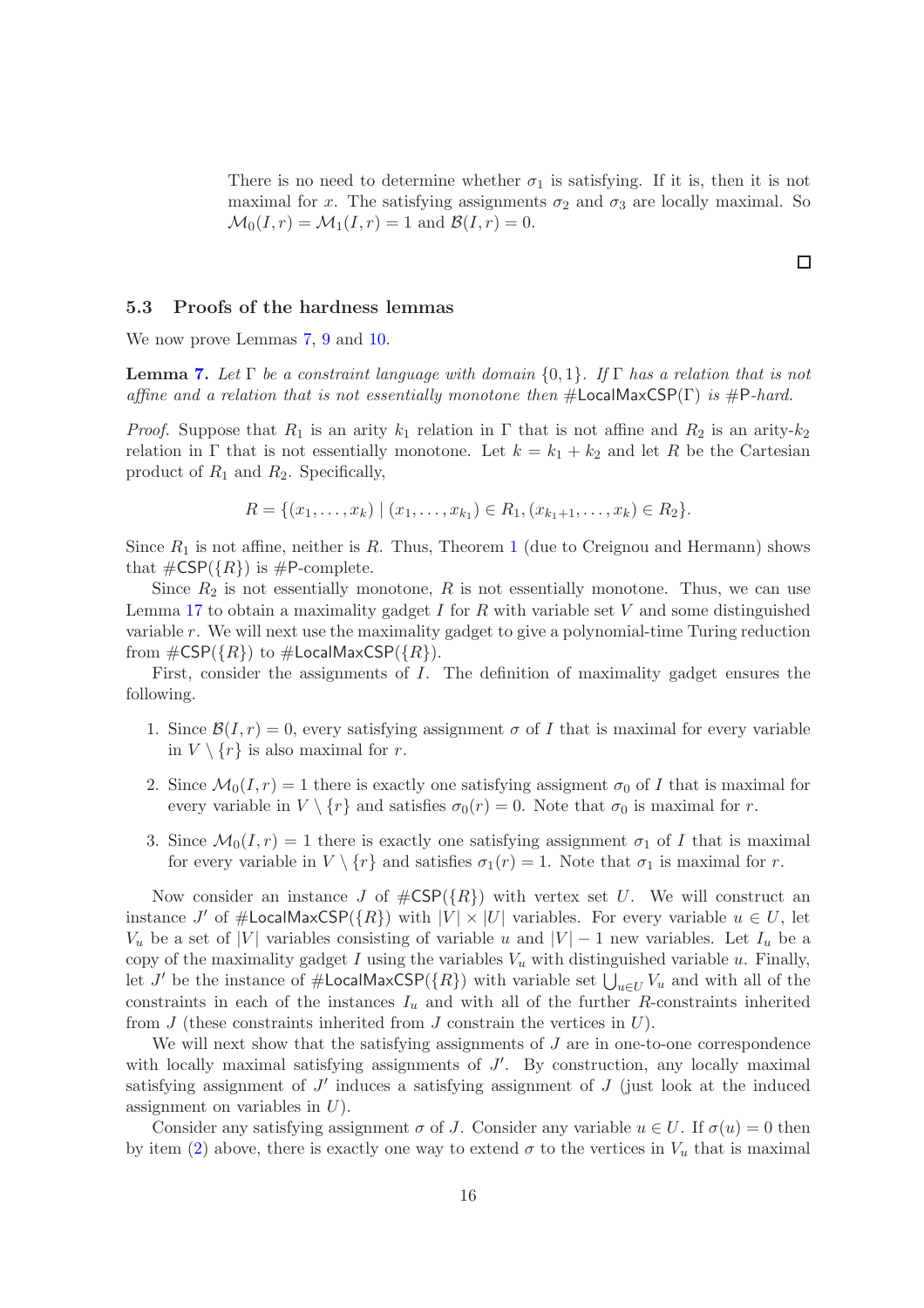for all variables in  $V_u \setminus \{u\}$ . This extension is also maximal for u itself. (Thus, even if the constraints in  $J$  would allow the assignment at  $u$  to be flipped to a 1, the unique extension of the assignment to  $V_u$  does not allow this.) If  $\sigma(u) = 1$  then by item [\(3\)](#page-15-1), there is exactly one way to extend  $\sigma$  to the vertices in  $V_u$  that is maximal for all variables in  $V_u \setminus \{u\}$ . This extension is also maximal for u itself. Thus,  $\sigma$  can be extended in exactly one way to a locally maximal satisfying assignment of  $J'$ .

So we have shown that the satisfying assignments of  $J$  are in one-to-one correspondence with locally maximal satisfying assignments of J'. Since  $\#\text{CSP}(\lbrace R \rbrace)$  is  $\#\text{P-hard}$ , we have proved that  $\#$ **LocalMaxCSP**( $\{R\}$ ) is  $\#$ **P**-hard.

Finally, there is a trivial polynomial-time Turing reduction from  $\#$ LocalMaxCSP( $\{R\}$ ) to #LocalMaxCSP(Γ) since every instance of  $\#$ LocalMaxCSP( $\{R\}$ ) can be written as an instance of  $\#$ LocalMaxCSP(Γ). □

**Lemma [9.](#page-7-4)** Let  $\Gamma$  be a constraint language with domain  $\{0,1\}$ . If  $\Gamma$  has a relation that is not affine and a relation that is not essentially monotone then  $\#BIS \leq_{AP} \# LocalMaxCSP(\Gamma)$ .

Proof. Even though we require an AP-reduction, the proof is essentially the same as the proof of Lemma [7.](#page-7-2) Suppose that  $R_1$  is an arity  $k_1$  relation in  $\Gamma$  that is not affine and  $R_2$  is an arity $k_2$  relation in Γ that is not essentially monotone. Let  $k = k_1 + k_2$  and let R be the Cartesian product of  $R_1$  and  $R_2$  $R_2$  as in the proof of Lemma [7.](#page-7-2) Since R is not affine, Theorem 2 (due to Dyer, Goldberg and Jerrum), together with  $\#BIS \leq_{AP} \#SAT$ , which follows from the fact that every problem in #P is AP-reducible to #SAT [\[7,](#page-17-1) Section 3], shows #BIS  $\leq_{AP}$  #CSP({R}).

The polynomial-time Turing reduction from  $\#\text{CSP}(\lbrace R \rbrace)$  to  $\#\text{LocalMaxCSP}(\lbrace R \rbrace)$  given in the proof of Lemma [7](#page-7-2) is actually an AP-reduction since the satisfying assignments of  $J$  are in one-to-one correspondence with locally maximal satisfying assignments of  $J'$ . So we have established  $\#BIS \leq_{AP} \#LocalMaxCSP({R}).$ 

Finally,  $\#$ LocalMaxCSP( $\{R\}$ )  $\leq_{AP}$   $\#$ LocalMaxCSP( $\Gamma$ ) since every instance of  $\#$ LocalMaxCSP( $\{R\}$ ) can be written as an instance of  $\#$ **LocalMaxCSP(Γ).** П

**Lemma [10.](#page-7-5)** Let  $\Gamma$  be a constraint language with domain  $\{0, 1\}$ . If  $\Gamma$  has a relation that is not affine and a relation that is not essentially monotone and a relation that is not in  $IM_2$ then  $\#SAT \leq_{AP} \#LocalMaxCSP(\Gamma)$ .

*Proof.* Suppose that  $R_1$  is an arity  $k_1$  relation in  $\Gamma$  that is not affine,  $R_2$  is an arity- $k_2$  relation in Γ that is not essentially monotone, and  $R_3$  is an arity  $k_3$  relation in Γ that is not in  $IM_2$ . Let  $k = k_1 + k_2 + k_3$  and let R be the Cartesian product of  $R_1$  and  $R_2$  and  $R_3$ . Since  $R_1$  is not affine and  $R_3$  is not in  $IM_2$  $IM_2$ , R is not affine and is not in  $IM_2$ . Thus, Theorem 2 shows #SAT  $\leq_{AP}$  #CSP({R}). Since  $R_2$  is not essentially monotone, R is not essentially monotone. Thus, following the proof of Lemmas [7](#page-7-2) and [9](#page-7-4) we can use Lemma [17](#page-12-0) to obtain an AP-reduction from  $\#\text{CSP}(\lbrace R \rbrace)$  to  $\#\text{LocalMaxCSP}(\lbrace R \rbrace)$  and we can write every instance of #LocalMaxCSP( $\{R\}$ ) as an instance of #LocalMaxCSP( $\Gamma$ ) to obtain an AP-reduction from #LocalMaxCSP( $\{R\}$ ) to #LocalMaxCSP(Γ). 口

### <span id="page-16-0"></span>References

[1] Nadia Creignou and Miki Hermann. Complexity of generalized satisfiability counting problems. Inf. Comput., 125(1):1–12, 1996.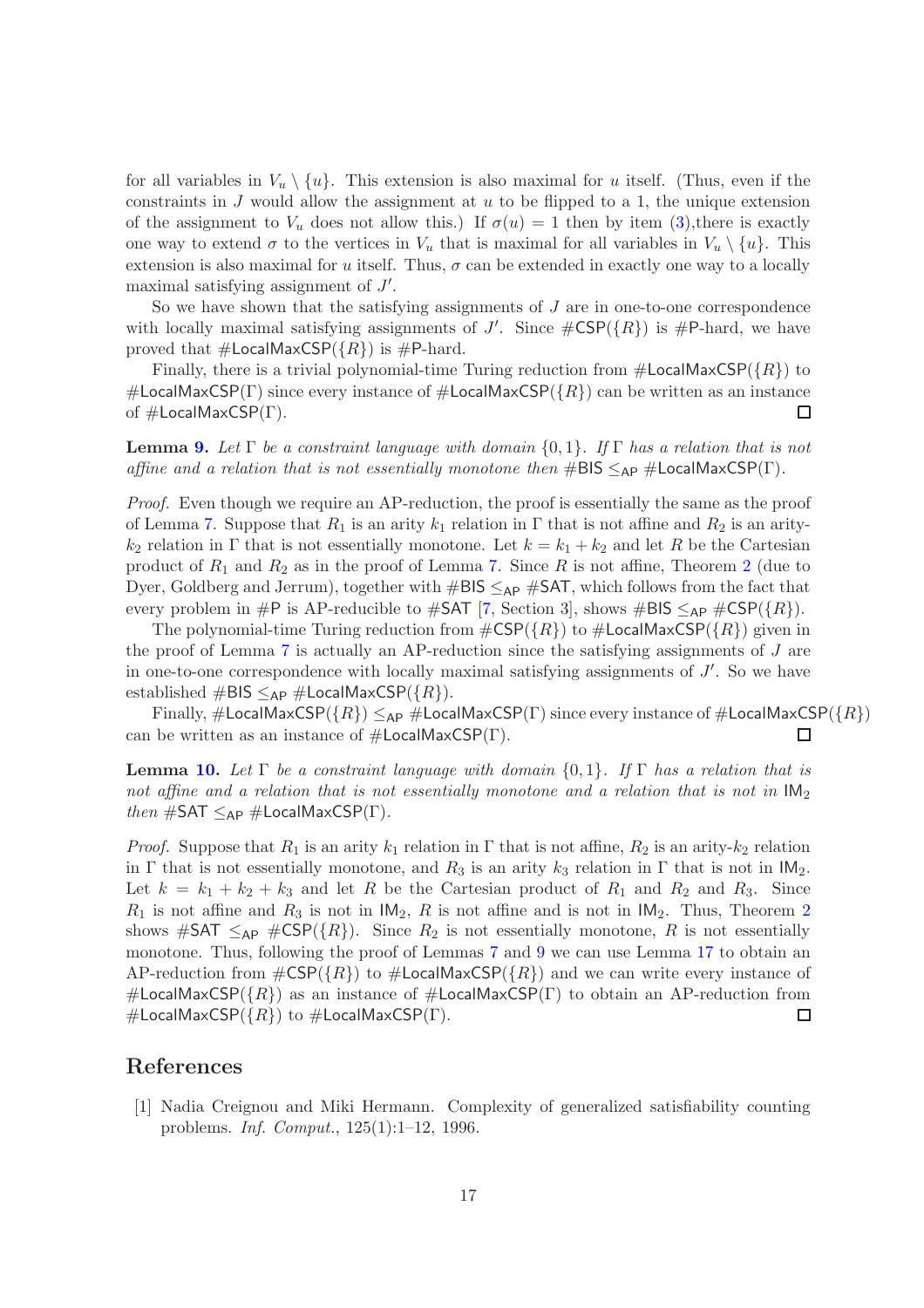- <span id="page-17-14"></span>[2] Nadia Creignou, Sanjeev Khanna, and Madhu Sudan. Complexity Classifications of Boolean Constraint Satisfaction Problems. Monographs on Discrete Mathematics and Applications. Society for Industrial and Applied Mathematics, 2001.
- <span id="page-17-4"></span>[3] Nadia Creignou, Phokion Kolaitis, and Bruno Zanuttini. Structure identification of Boolean relations and plain bases for co-clones. J. Comput. System Sci., 74(7):1103– 1115, 2008.
- <span id="page-17-6"></span>[4] Pierluigi Crescenzi. A short guide to approximation preserving reductions. In Twelfth Annual IEEE Conference on Computational Complexity (Ulm, 1997), pages 262–273. IEEE Computer Soc., Los Alamitos, CA, 1997.
- <span id="page-17-10"></span><span id="page-17-8"></span>[5] Arnaud Durand and Miki Hermann. On the counting complexity of propositional circumscription. Inf. Process. Lett., 106(4):164–170, 2008.
- [6] Arnaud Durand, Miki Hermann, and Phokion G. Kolaitis. Subtractive reductions and complete problems for counting complexity classes. Theor. Comput. Sci., 340(3):496–513, 2005.
- <span id="page-17-2"></span><span id="page-17-1"></span>[7] Martin E. Dyer, Leslie Ann Goldberg, Catherine S. Greenhill, and Mark Jerrum. The relative complexity of approximate counting problems. Algorithmica, 38(3):471–500, 2003.
- <span id="page-17-3"></span>[8] Martin E. Dyer, Leslie Ann Goldberg, and Mark Jerrum. An approximation trichotomy for Boolean #CSP. J. Comput. Syst. Sci., 76(3-4):267–277, 2010.
- [9] Leslie Ann Goldberg, Rob Gysel, and John Lapinskas. Approximately counting locallyoptimal structures. In Magnús M. Halldórsson, Kazuo Iwama, Naoki Kobayashi, and Bettina Speckmann, editors, Automata, Languages, and Programming - 42nd International Colloquium, ICALP 2015, Kyoto, Japan, July 6-10, 2015, Proceedings, Part I, volume 9134 of Lecture Notes in Computer Science, pages 654–665. Springer, 2015.
- <span id="page-17-9"></span>[10] Lane A. Hemaspaandra and Heribert Vollmer. The satanic notations: counting classes beyond  $\#P$  and other definitional adventures. SIGACT News, 26(1):2–13, 1995.
- <span id="page-17-13"></span>[11] Miki Hermann and Reinhard Pichler. Complexity of counting the optimal solutions. Theor. Comput. Sci., 410(38-40):3814–3825, 2009.
- <span id="page-17-7"></span>[12] David S. Johnson, Christos H. Papadimitriou, and Mihalis Yannakakis. How easy is local search? J. Comput. Syst. Sci., 37(1):79–100, 1988.
- <span id="page-17-12"></span><span id="page-17-5"></span>[13] Michael Mitzenmacher and Eli Upfal. Probability and Computing. Cambridge University Press, 2005.
- [14] J. Scott Provan and Michael O. Ball. The complexity of counting cuts and of computing the probability that a graph is connected. SIAM J. Comput., 12(4):777–788, 1983.
- <span id="page-17-0"></span>[15] Thomas J. Schaefer. The complexity of satisfiability problems. In Proceedings of the Tenth Annual ACM Symposium on Theory of Computing, STOC '78, pages 216–226, New York, NY, USA, 1978. ACM.
- <span id="page-17-11"></span>[16] Seinosuke Toda and Osamu Watanabe. Polynomial-time 1-Turing reductions from #PH to  $\#P$ . Theoret. Comput. Sci., 100(1):205–221, 1992.